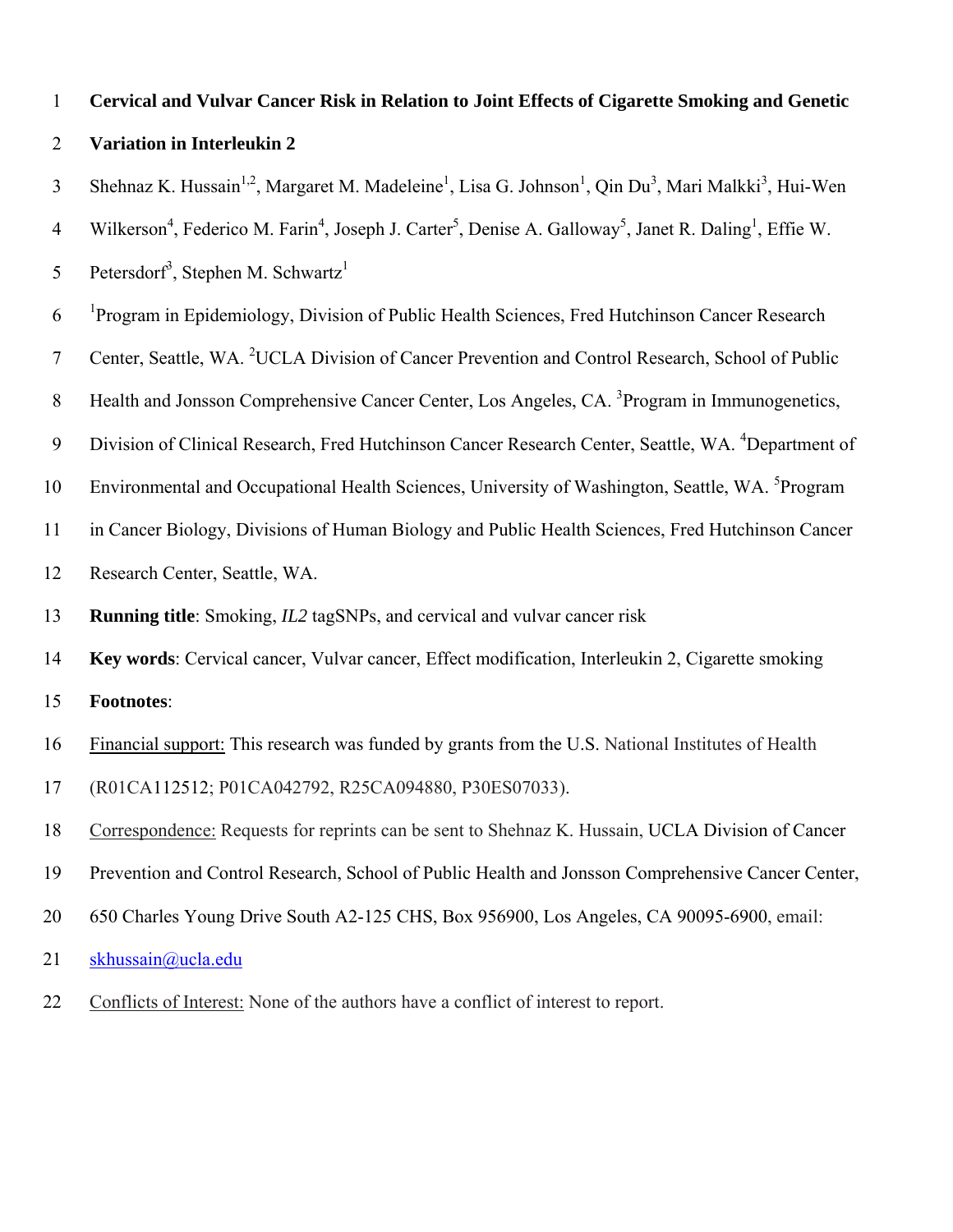#### 23 **Abstract**

24 25 26 27 28 29 30 31 32 33 34 35 36 37 38 39 40 41 42 Cigarette smoking is an established co-factor to human papillomavirus (HPV) in the development of cervical and vulvar squamous cell carcinoma (SCC), and may influence risk through an immunosuppressive pathway. Genetic variation in interleukin 2 (*IL2*), associated in some studies with inhibition of HPV-targeted immunity, may modify the effect of smoking on the risk of HPV-related anogenital cancers. We conducted a population-based case-only study to measure the departure from a multiplicative joint effect of cigarette smoking and *IL2* variation on cervical and vulvar SCC. Genotyping of four *IL2* tagSNPs (rs2069762, rs2069763, rs2069777, and rs2069778) was performed in 399 cervical and 486 vulvar SCC cases who had been interviewed regarding their smoking history. Compared to cases carrying the rs2069762 TT genotype, we observed significant departures from multiplicativity for smoking and carriership of the TG or GG genotypes in vulvar SCC risk (interaction odds ratio (IOR)=1.67, 95% confidence interval (CI): 1.16, 2.41). Carriership of one of three diplotypes together with cigarette smoking was associated with either a supra-multiplicative (TGCT/GGCC, IOR=2.09, 95% CI: 0.98, 4.46) or sub-multiplicative (TTCC/TGTC, IOR=0.37, 95% CI: 0.16, 0.85 or TGCT/TGCC, IOR=0.37, 95% CI: 0.15, 0.87) joint effect in vulvar cancer risk. For cervical SCC, departure from multiplicativity was observed for smokers homozygous for the rs2069763 variant allele (TT versus GG or GT genotypes) (IOR=1.87, 95% CI: 1.00, 3.48), and for carriership of the TTCC/TTCC diplotype, (IOR=2.08, 95% CI: 1.01, 4.30). These results suggest that cervical and vulvar SCC risk among cigarette smokers is modified by genetic variation in *IL2*.

44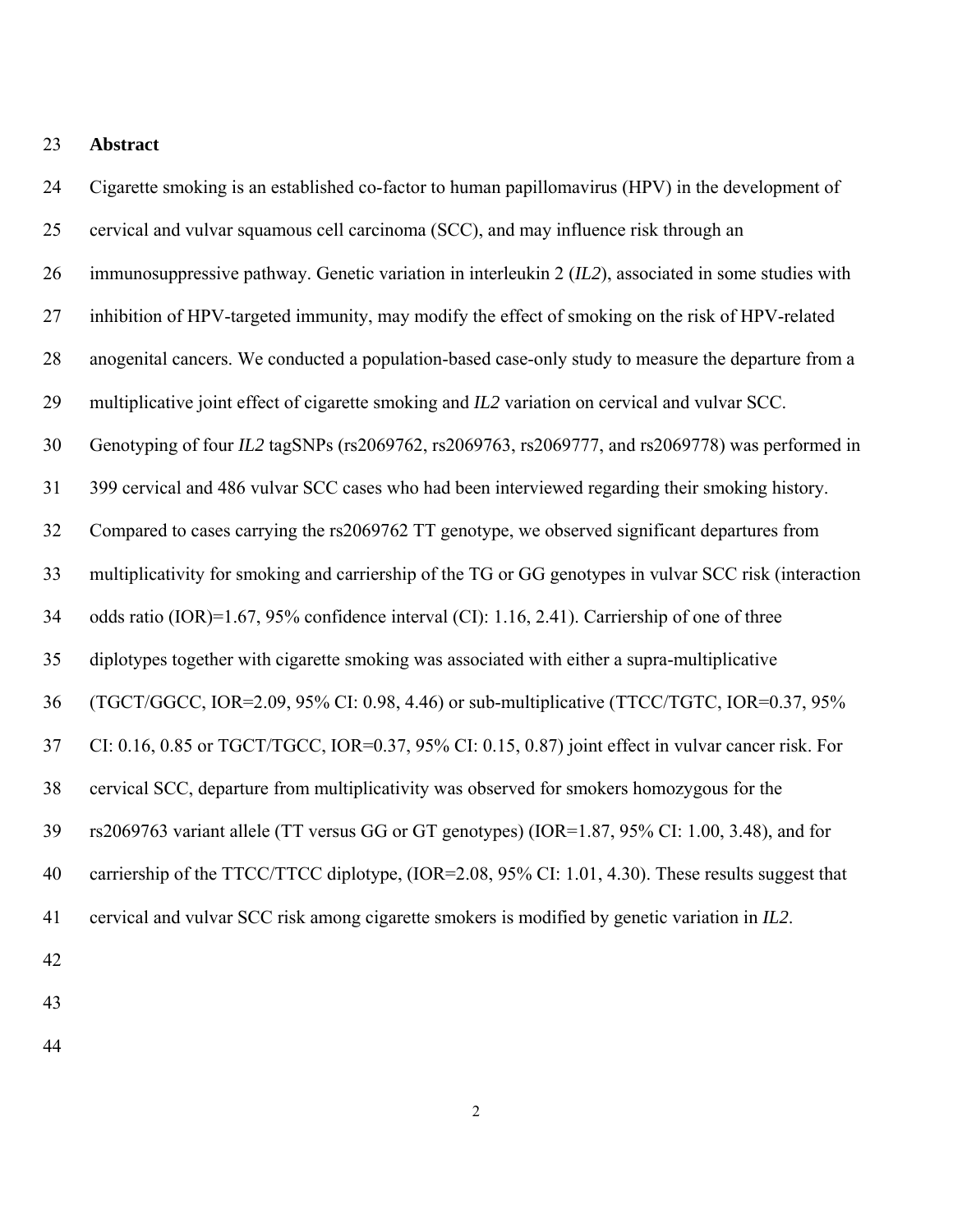# 45 **Introduction**

| 46 | Persistent oncogenic human papillomavirus (HPV) infection is etiologically linked to all                    |
|----|-------------------------------------------------------------------------------------------------------------|
| 47 | cervical cancers and a large subset of vulvar cancers (1). The HPV-dependent vulvar cancers are             |
| 48 | associated with nonkeratinizing basaloid or warty vulvar intraepithelial neoplasia and primarily affect     |
| 49 | younger women. They bear remarkable resemblance to cervical squamous intraepithelial neoplasia and          |
| 50 | cancer, and are associated with similar HPV types and co-factors (2, 3).                                    |
| 51 | Cigarette smoking is among the most well-established HPV-co-factors in the etiology of these                |
| 52 | malignancies (4). Current smokers are at approximately two- to three-fold increased cervical squamous       |
| 53 | cell carcinoma (SCC) risk (5), and greater than three-fold vulvar SCC risk (2, 3), whereas former           |
| 54 | cigarette smokers tend to be at little or no increased risk (5, 6). Studies have also observed an           |
| 55 | association of cervical SCC risk with increasing duration of smoking $(5, 7)$ , although this trend appears |
| 56 | to be driven by the high proportion of long-term smokers who are also current smokers (7).                  |
| 57 | Experimental evidence linking smoking cessation and a decrease in cervical lesion size (8) also             |
| 58 | highlights the important role of current cigarette smoking in cervical SCC risk.                            |
| 59 | The biological mechanism whereby cigarette smoking increases cervical and vulvar SCC risk                   |
| 60 | remains largely undetermined (9). One possibility is that smoking enhances immunosuppression (8).           |
| 61 | The importance of the adaptive immune response in HPV-associated cancer risk is emphasized by               |
| 62 | studies showing that HIV-infected women have a substantially increased risk of developing cervical          |
| 63 | and vulvar cancer (10, 11), and women with drug-induced immunosuppression are nine times more               |
| 64 | likely than the general population to develop an HPV infection, and 16 times more likely to develop         |
| 65 | cervical cancer (12). In immunocompetent patients capable of preventing persistent HPV infection and        |
| 66 | related neoplastic changes, Th1 cytokines such as interleukin 2 (IL-2) propagate a T lymphocyte-            |
| 67 | mediated immune response to HPV and tumor antigens (13-16). IL-2 is a T lymphocyte derived<br>3             |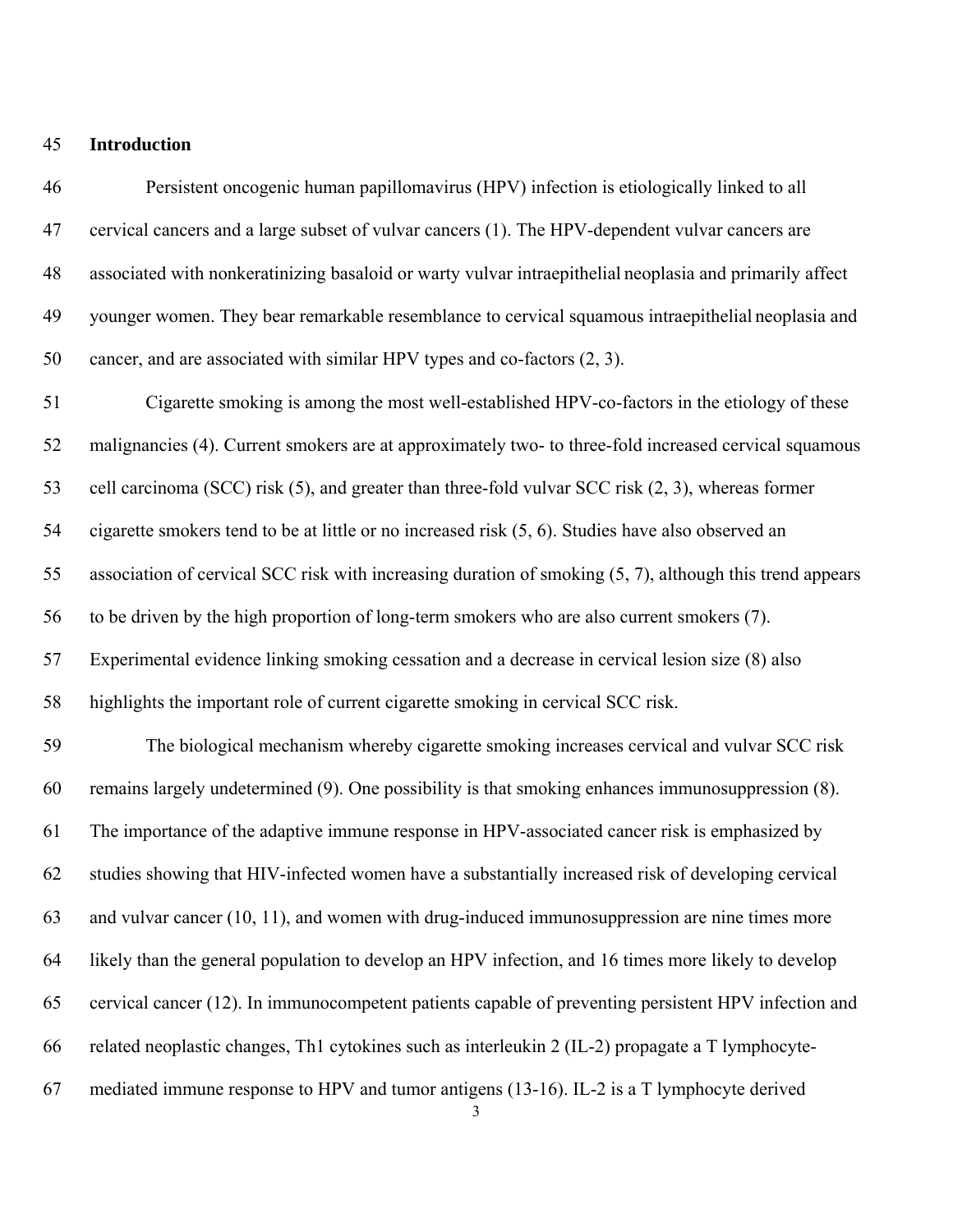| 68 | cytokine that is secreted minutes after activation of a T lymphocyte receptor by an antigen bound to a   |
|----|----------------------------------------------------------------------------------------------------------|
| 69 | major histocompatibility complex receptor on an antigen presenting cell. IL-2 acts in an autocrine       |
| 70 | manner by binding the IL-2 receptor on activated T lymphocytes and inducing transcription of other       |
| 71 | Th1 cytokines, which together propagate the T lymphocyte response (17). IL-2 is considered to be a       |
| 72 | key component of the adaptive immune response to HPV infection and the development and growth of         |
| 73 | tumors driven by the viral oncogenes (18, 19).                                                           |
| 74 | Experimental studies demonstrate an influence of both cigarette smoking (20-24) and genetic              |
| 75 | variation (25) on IL-2 expression, suggesting the possibility that cigarette smoking and inherited       |
| 76 | genetic variation in IL2 interact to increase cervical and vulvar SCC risk. We conducted the present     |
| 77 | study to test that hypothesis.                                                                           |
| 78 |                                                                                                          |
| 79 | <b>Methods</b>                                                                                           |
| 80 | <b>Study design</b>                                                                                      |
| 81 | Assessing the joint effect of cigarette smoking and IL2 nucleotide variation on HPV-dependent            |
| 82 | cancers would ideally involve assessing the interaction effect among women who have persistent           |
| 83 | oncogenic HPV infection (26). Practically, however, oncogenic HPV infection in the general               |
| 84 | population of adult women identified with current detection methods is uncommon (between 2 and           |
| 85 | 12%), and persistent infection is rare (27). A case-only design avoids the difficult task of selecting a |
| 86 | control group with persistent HPV infection. Under the assumption of independence between cigarette      |
| 87 | smoking and variation in IL2, the interaction odds ratio (IOR) from a case-only design provides an       |
| 88 | estimate of effect modification equivalent to that derived from a case-control study under a             |
| 89 | multiplicative model (28). In addition, the case-only design offers higher precision to estimate the IOR |
| 90 | compared to a standard case-control design (29).                                                         |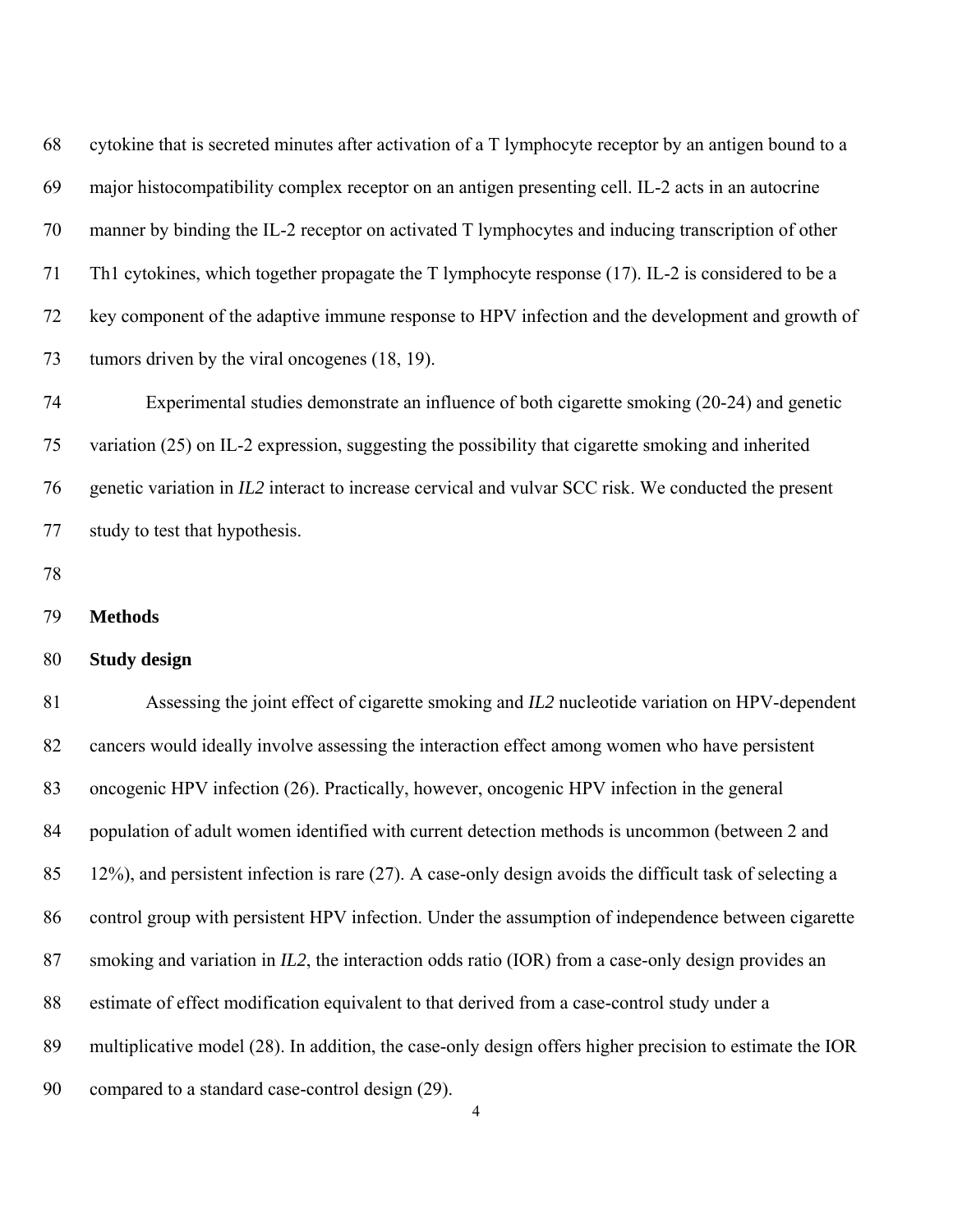#### 91 **Study population**

92 93 94 95 96 97 98 99 100 101 102 103 104 105 106 107 108 109 110 This study was ancillary to a large population-based case-control study focused on host and environmental factors that contribute to HPV-related anogenital cancer risk (2, 30). Briefly, the casecontrol study attempted to recruit all 18 to 74 year-old residents of King, Pierce, and Snohomish counties, Washington, diagnosed with incident invasive cervical and invasive or *in situ* vulvar cancer between January 1986 and June 1998 or between January 2000 and December 2004. Cases were ascertained through the Cancer Surveillance System, a population-based registry that is a part of the National Cancer Institute's Surveillance, Epidemiology, and End Results (SEER) program (31). To help ensure comparability between the cases and controls, who were identified and recruited using a one-step modification of the Waksberg-Mitofsky method of random-digit telephone dialing (32, 33) and frequency matched to cases by five-year age groups, only cases with residential telephones were eligible for the study. Cases with tumors that were not SCC (e.g., adenocarcinoma) were excluded from this ancillary study as those histologies are not related to cigarette smoking. Non-Caucasian women were excluded from this study because they comprised less than 10% of the original study population, precluding meaningful sub-group analyses stratified by race while increasing the possibility of bias due to population stratification. A sample of Caucasian controls from the parent study was included in this "case-only" study to test the assumption of independence between genotypes of *IL2* variants and cigarette smoking. The cervical cancer control group was restricted to women without prior hysterectomy, thus reflecting the population from which the cases arose. No such restrictions were placed on the vulvar cancer controls

111

## 112 **Data and specimen collection**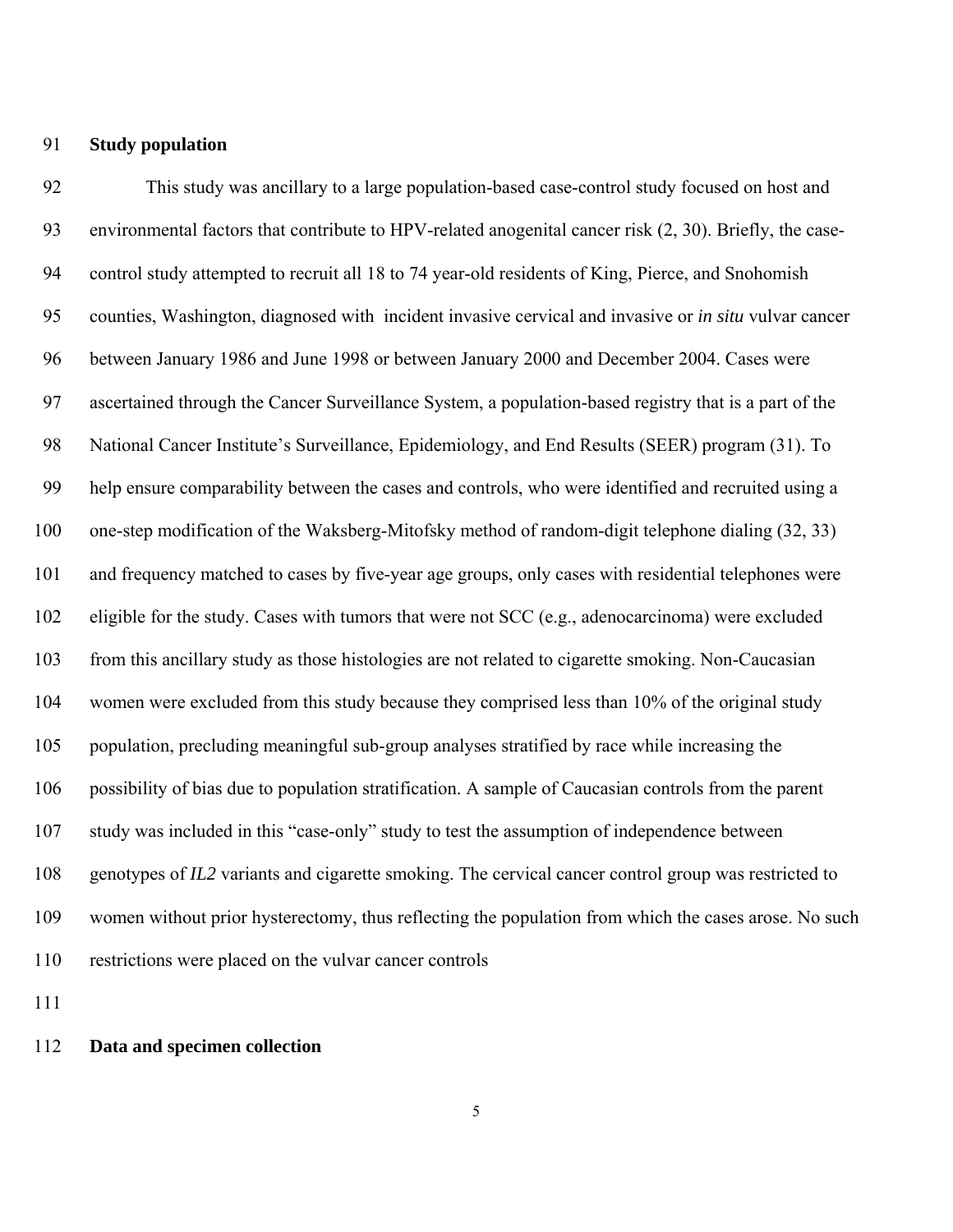| 113 | In the case-control study, in-person interviews were conducted to elicit information on                 |
|-----|---------------------------------------------------------------------------------------------------------|
| 114 | demographic and other characteristics with a known or suspected relationship to anogenital cancer,      |
| 115 | including cigarette smoking. A woman was considered a smoker if she reported smoking 100 or more        |
| 116 | cigarettes in her lifetime. Venous blood samples were drawn at the time of the interview to provide     |
| 117 | serum samples for HPV 16 and 18 antibody testing as described previously (34). Beginning in 1991,       |
| 118 | five years after the start of the study, we expanded the blood collection to include samples from which |
| 119 | DNA could be isolated. We also recontacted cervical, but not vulvar, cancer cases interviewed in the    |
| 120 | earliest years of the study and asked them to provide these additional blood samples. A small           |
| 121 | proportion of study participants (3%) preferred to donate a buccal cell sample, which was collected     |
| 122 | using a standardized oral rinse procedure, in place of blood. We attempted to retrieve archival tissue  |
| 123 | blocks from biopsy or surgery to determine the presence and type of HPV DNA in the tumors of the        |
| 124 | cervical and vulvar cancer cases. HPV DNA typing on tumor tissue was performed using polymerase         |
| 125 | chain reaction (PCR) methods, as described in detail previously (35).                                   |

126

## 127 **Response Rates**

128 129 130 131 132 133 134 135 Among the 1,189 eligible cervical SCC patients identified for the parent case-control study, 744 (62.6%) were interviewed and among those interviewed 674 (90.6%) provided a specimen from which DNA could be obtained. A similar proportion, 67.6%, (807 of the 1194 eligible vulvar SCC cases) were interviewed, however, specimens from which DNA could be obtained were only collected from 73.4% of participating vulvar cancer cases. This percentage is largely affected by the fact that, as described above, the early version of the parent study protocol did not include collection of blood specimens from which DNA could be isolated, and that and the vulvar cancer cases, unlike the cervical cancer cases, were not reapproached for these specimens once the protocol was changed. Reasons for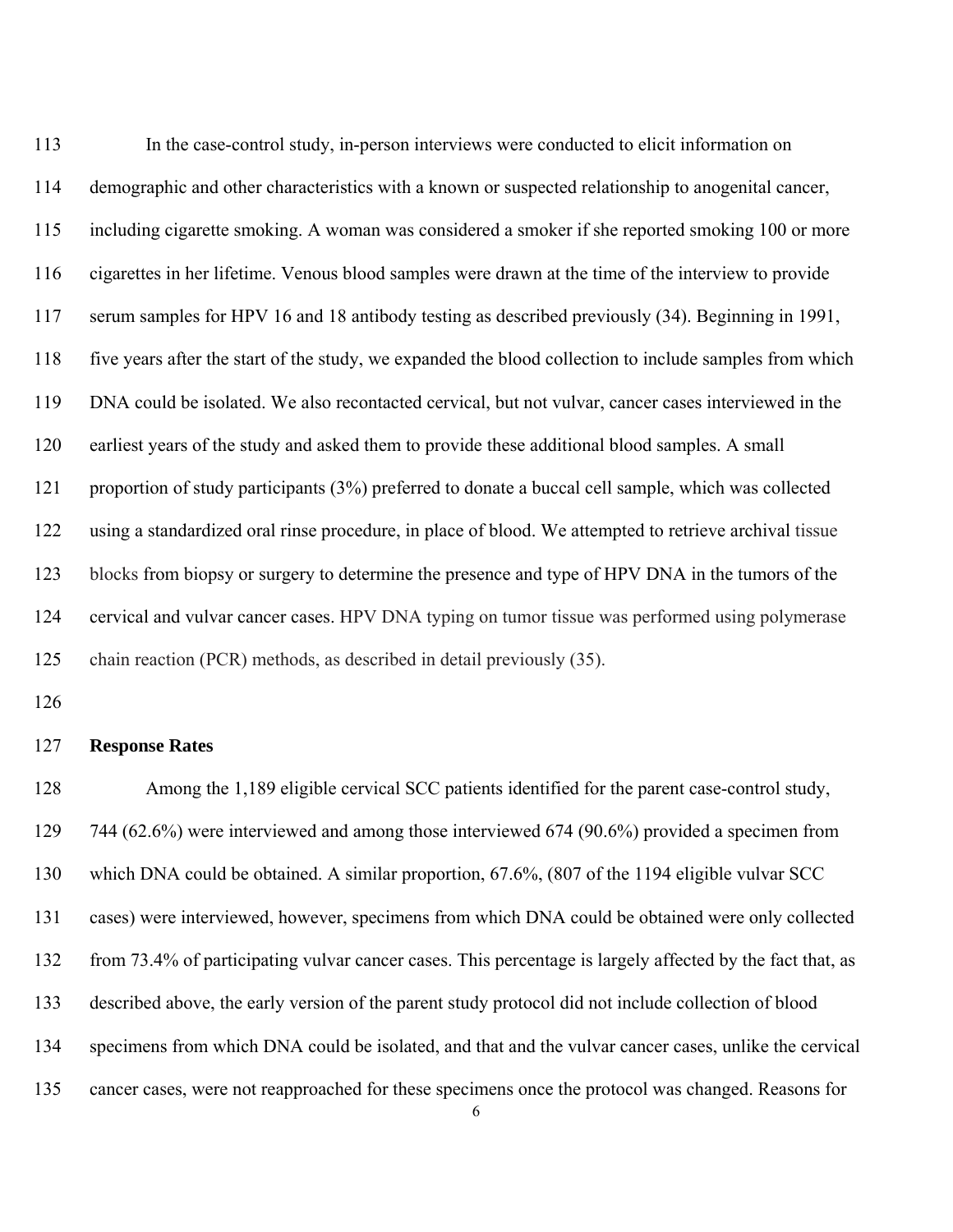136 137 138 139 140 141 142 143 144 145 146 non-participation were largely similar for the two cancers and included doctor refusal to allow us to contact the patient (5% and 6%, for cervical and vulvar cases respectively), refusal of the patient to participate or our inability to locate the patient (22% and 24%), or patient death (10% and 3%). Drawn from the Caucasian participants who had a sufficient DNA sample at the time of this study, our analyses included 399 cervical and 490 (434 *in situ*) vulvar SCC cases. Four vulvar SCC cases (3 *in situ*) were not included in any of the tables because a genotyping result could not be obtained from their samples for any of the polymorphisms included in this study, resulting in a total of 486 vulvar SCC cases. Sixty-three % (n=251) of cervical cancer cases and 71% (n=347) of vulvar cancer cases included in this study had tumor tissue available that had been tested for HPV DNA. Sixty-seven % of eligible control women agreed to participate, and  $83.9\%$  (N=1,372) of those interviewed donated a blood sample from which DNA could be obtained.

147 148 149 150 151 152 The parent population-based study had no measure of HPV DNA in the cervix or vulva for control subjects. Yet, the assessment of independence of cigarette smoking and *IL2* genotypes is best in a control sample that comes from the same pool of HPV infected women that give rise to the cases in this study. Thus, among the 1,094 eligible controls with genomic DNA available, we included in the present study only those that were positive for HPV16 or HPV18 L1 serum antibodies, a measure of past exposure to the virus, by a virus-like particle assay (n=236) (34).

153

# 154 **TagSNP selection**

155 Information on *IL2* nucleotide variation was obtained from the SeattleSNPs Variation

156 Discovery Resource (36), http://pga.gs.washington.edu/data/il2/. Briefly, SeattleSNPs has resequenced

157 exons, introns, and 1000 bp or more on the 5' and 3' ends of each target gene in DNA from 23 Centre

158 d'Etude du Polymorphisme Humain (CEPH) parents of European descent and 24 African-Americans,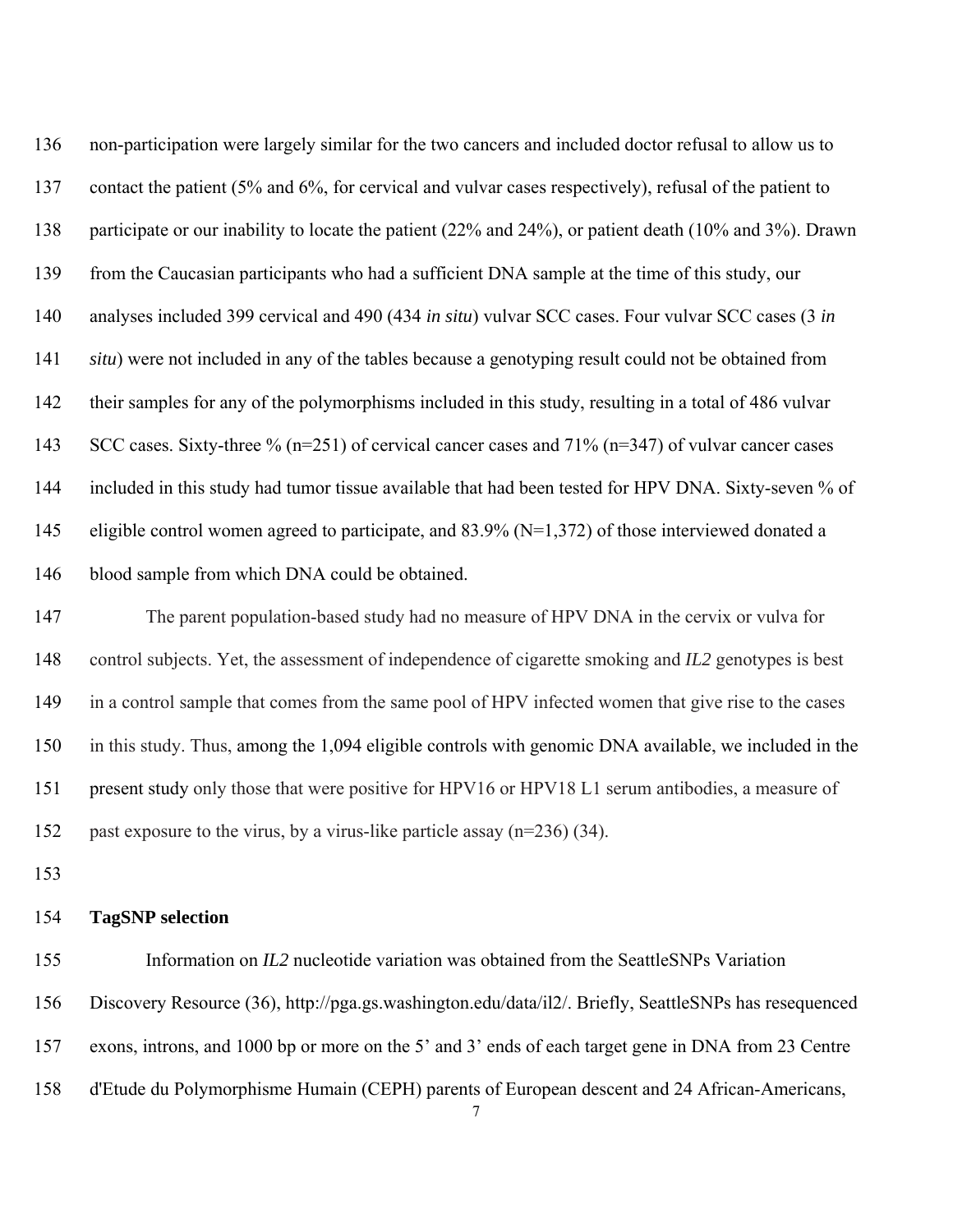159 160 161 162 163 164 165 166 obtained from the Coriell Repository (Camden, NJ). Using the European descent data, all SNPs with a variant allele frequency of at least 5% were identified; seven out of the ten SNPs met this criterion. Next, a pairwise  $r^2$  cutpoint of 0.80 was used to delineate groups of highly correlated SNPs (37) and one polymorphism (i.e. tagSNPs) per group was selected to be genotyped. When more than one possible tagSNP for a particular group of correlated SNPs was identified, information regarding putative function reported in the literature and location of the SNP informed tagSNP selection. The National Center for Bioinformatics (NCBI) dbSNP build 127 reference sequence number for the four selected *IL2* tagSNPs are rs2069762, rs2069763, rs2069777, and rs2069778.

167

#### 168 **Genotyping of IL2 tagSNPs**

169 170 171 172 173 174 175 176 177 178 179 180 Genomic DNA was extracted from buffy coat aliquots from blood samples, or cell pellets from buccal samples, using a phenol chloroform method (38). Genotyping was performed using Pre-Designed or Custom TaqMan® genotyping assays from Applied Biosystems following manufacturer's protocol (Applied Biosystems, Foster City, CA). Briefly, the assays were conducted in a 5 μl volume containing 5 to 50 ng genomic DNA, 2.5 μl of the 2x Universal Master Mix with uracil-DNA glucosylase 200 nM of each assay-specific primer and 900 nM of each assay-specific FAM and VIC fluorescently labeled probe. Reactions were amplified using a 9700 PCR machine or a 7500 Real-Time PCR system (Applied Biosystems, Foster City, CA) for 50ºC for 2 min, 95ºC 10 min followed by 40 to 50 cycles of 92ºC for 15 to 30 s and 58 to 60ºC for 1 to 1.5 min. The fluorescence release was measured by the 7500 Real-Time PCR system using the allelic discrimination setting of the Sequence Detection Software version 1.2.3 (Applied Biosystems). Probe and primer sequences are listed in Supplementary Table 1. Two to three positive controls (samples known to be heterozygous or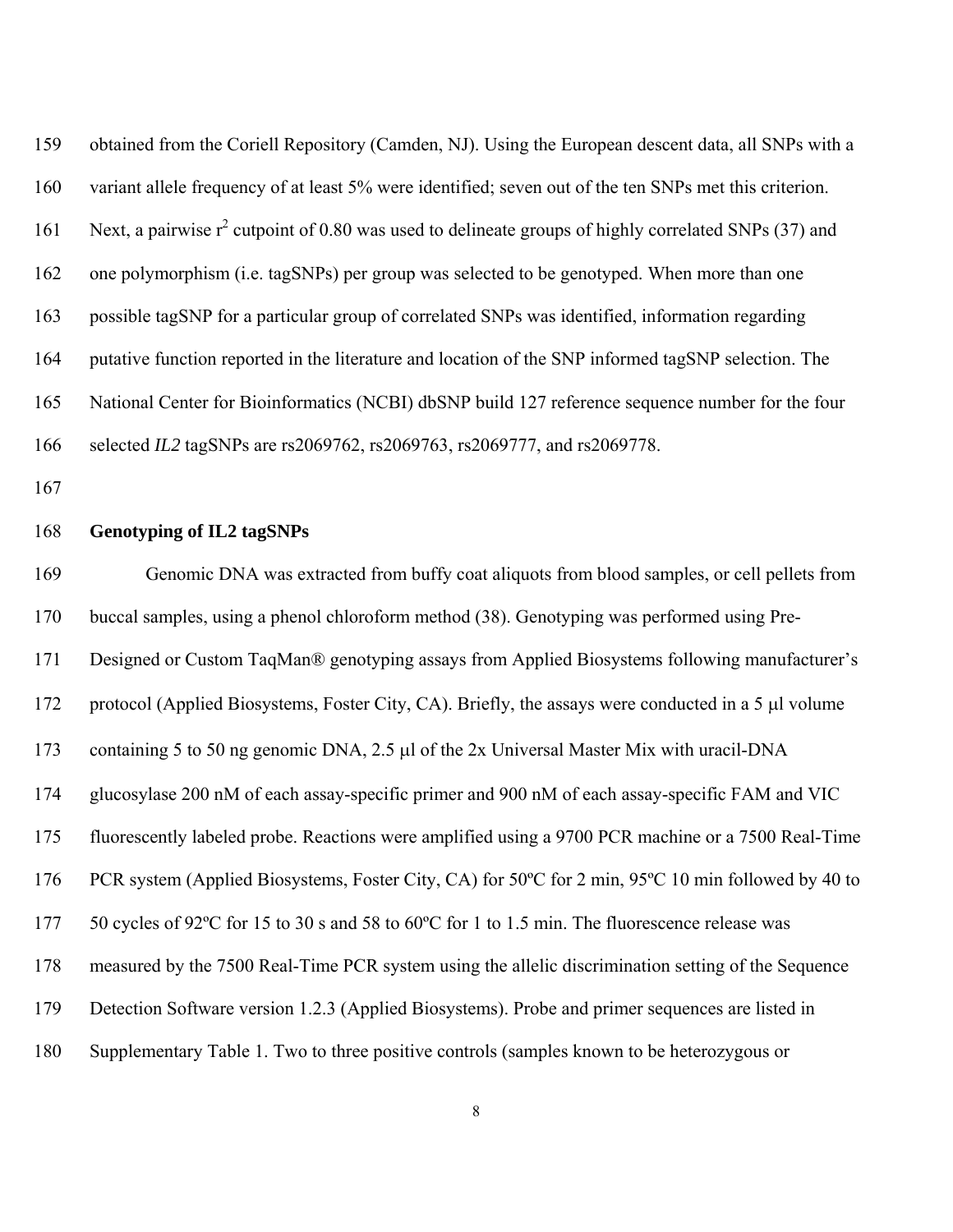181 182 183 184 185 186 homozygous for each allele based on sequencing) and negative controls (wells containing no DNA) were included in each reaction plate. Specimens were organized so that the replicate QC DNA aliquots, which comprised approximately 10% of the specimens, were distributed throughout the reaction plates. Analysis of these replicates revealed a low discordance proportion of 1%. Laboratory personnel were blinded to all research information about the samples, including the identities of the QC replicate aliquots.

187

# 188 **Data analysis**

189 190 191 192 193 194 195 196 197 198 199 200 201 202 TagSNP genotypes were tested for consistency with Hardy-Weinberg equilibrium (HWE) within the HPV seropositive control sample using a Pearson's  $\chi^2$  *p* value cutpoint of 0.05. The control sample was also used to test for independence of smoking status and *IL2* tagSNP genotypes. One approach to test for independence is to use logistic regression to model smoking as a dependent variable and genotype as an independent variable among the controls. Alternatively, Umbach and Weinberg (1997) proposed a method which offers higher precision that uses a likelihood ratio test (LRT) to compare two nested log-linear models for each tagSNP (39). In the full model, the logarithm of the expected cell count was the dependent variable that fully parameterizes the joint effect of cigarette smoking and tagSNP genotypes separately for cases and controls. The reduced model fixed the joint effect parameter for the controls at zero. Thus the LRT comparing these two models is a test of the association between tagSNP genotypes and cigarette smoking among controls. An LRT *p* value of 0.05 or less, or an exponentiated joint effect parameter for cigarette smoking and tagSNP genotype among controls (The OR from the full model) departing substantially from the null, was taken as evidence of a statistically significant lack of independence between cigarette smoking status and *IL2*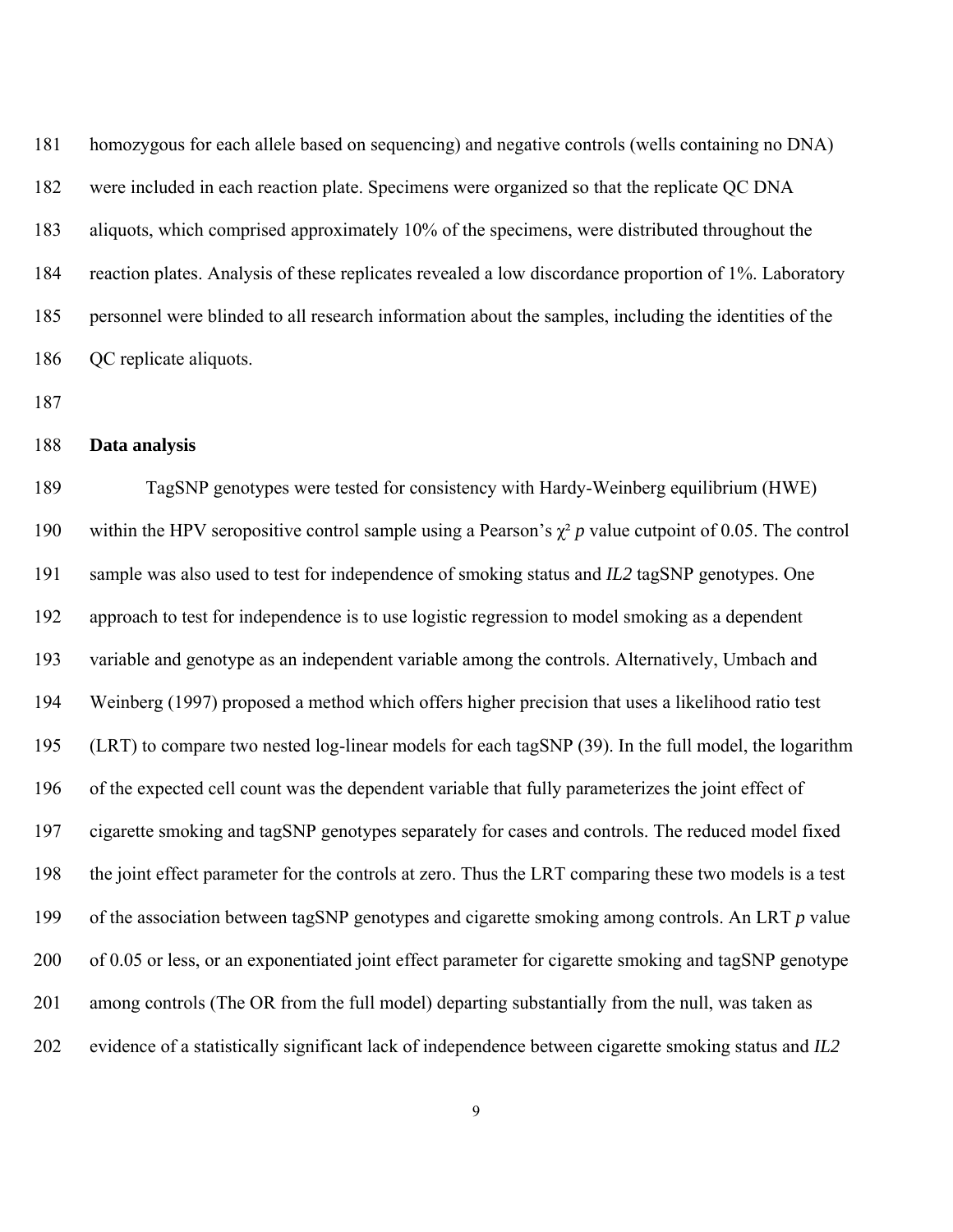203 204 genotypes. For the cervical cancer analyses, these models were fit after excluding 56 controls without intact uteri, resulting in 180 controls.

205 206 207 208 209 210 211 212 213 214 215 216 217 218 219 220 221 222 223 224 For tagSNPs that met the independence criteria, IORs and 95% confidence intervals (CIs) were calculated using logistic regression. Separately for the cervical and vulvar cancer case groups, current cigarette smokers were compared to former or never smokers as the outcome variable, and tagSNP genotypes comprised the predictor variables. The IORs represent the departure of the joint effect of *IL2* tagSNP genotypes and current cigarette smoking from that expected under a multiplicative model, on cervical and vulvar cancer risk. Genotype IORs were calculated without restricting to a particular genetic model, and additional IORs were calculated assuming dominant and recessive penetrance. Genotype IORs were also calculated on the sub-group of vulvar cancer cases testing positive for oncogenic HPV DNA in their tumors or positive for HPV16 or HPV18 L1 serum antibodies (n=325). Age at diagnosis, tumor stage, education, number of lifetime sexual partners, parity, oral contraceptive use, and family history of anogenital cancer were considered as potential confounding factors of the IORs, but did not have substantial influences and were not included in the final models. PHASE version 2.1 software (40) was used to statistically infer haplotypes in *IL2*. A logadditive genetic model was assumed to obtain haplotype IORs and 95% CIs using logistic regression. We accounted for some of the uncertainty inherent in statistical determination of haplotypes by including all PHASE-inferred haplotypes into our logistic regression models as separate observations, weighted in proportion to their PHASE-inferred probabilities of being the true haplotype (41). We also calculated IORs and 95% CIs for pairs of haplotypes (diplotypes) using similar weighted logistic regression models. In the sections that follow, SNP alleles in each haplotype are listed from 5' to 3' (rs2069762, rs2069763, rs2069777, rs2069778), and the variant allele at each locus is underlined.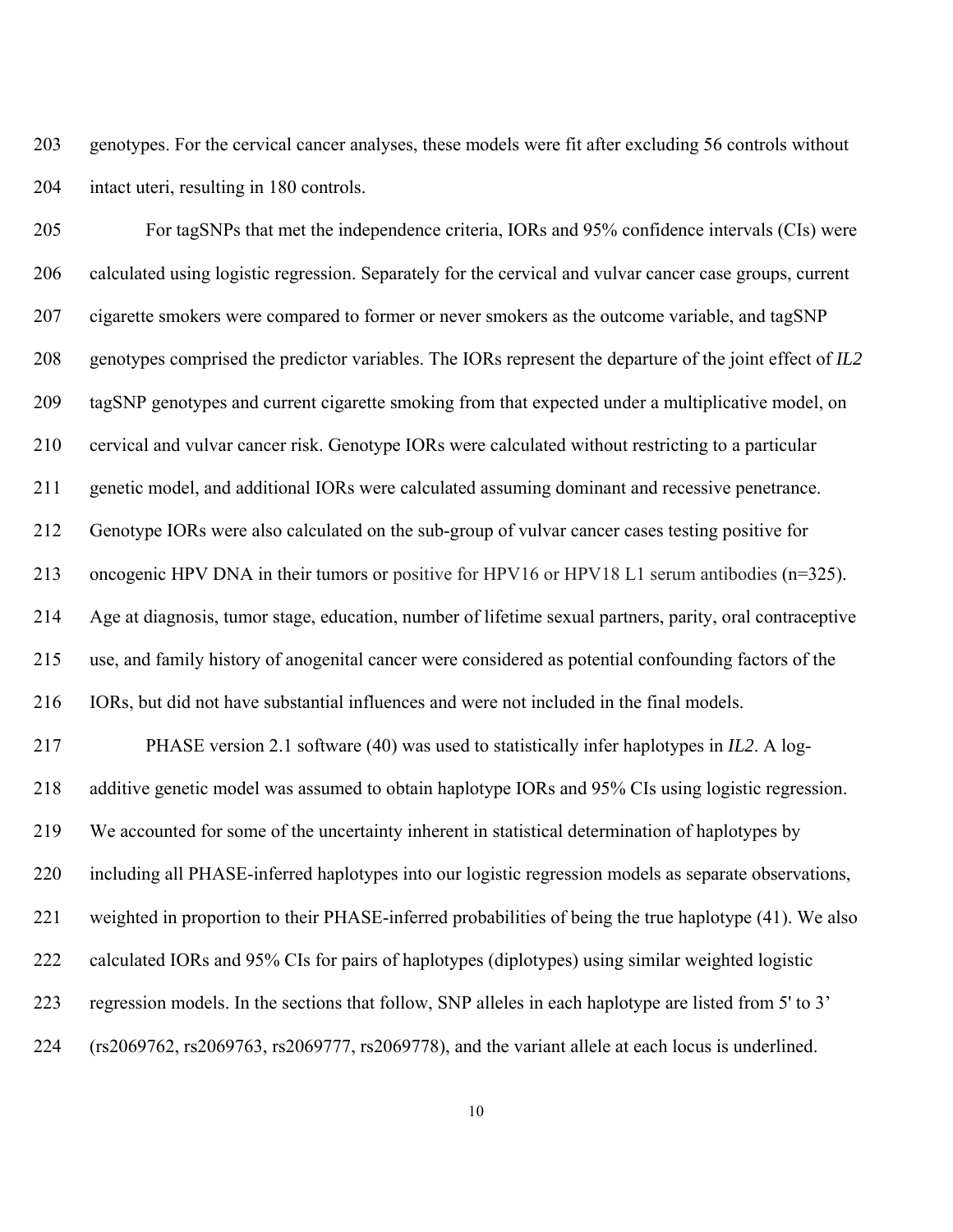225 226 227 228 229 230 231 The main effect of each tagSNP on cervical and vulvar cancer risk was assessed. Cervical cancer cases and vulvar cancer cases were compared to HPV16 or HPV18 L1 seropositive controls, and sub-analyses were conducted in which oncogenic HPV DNA positive or HPV16 or HPV18 L1 seropositive vulvar cancer cases were compared to HPV16 or HPV18 L1 seropositive controls. Cervical cancer analyses were conducted after excluding controls without intact uteri. Separate logistic regression models were used to estimate genotype-specific ORs and 95% CI for each tagSNP and cancer site.

- 232
- 233 **Results**

234 235 236 237 238 239 240 241 242 243 244 245 246 247 Selected characteristics of the cervical and vulvar cancer cases included in this study are presented in Table 1. Eighty-nine % of the vulvar cancer cases in this study were diagnosed with *in situ* tumors, and 83% of the cervical cancer cases were diagnosed with an invasive tumor staged (FIGO) 2b or less. On average, the vulvar and cervical cancer case groups were similar with respect to HPV positivity, education level and oral contraceptive usage. However, the vulvar cancer cases were older, more likely to be current smokers, had more sexual partners, had fewer live births, and were more likely to have had a family history of anogenital cancer compared to cervical cancer cases. TagSNP variant allele frequencies ranged from 0.07 to 0.38 (Table 2). We did not find statistical evidence of lack of fit to HWE for any of the tagSNPs. We observed independence of tagSNP genotypes and cigarette smoking among both cervical and vulvar HPV seropositive control groups, as indicated by ORs close to the null value and LRT  $p$  values  $\geq 0.05$  (Table 2). Compared to homozygous carriers of the common allele of tagSNP rs2069762 (TT genotype), positive departures from multiplicativity were observed for vulvar cancer cases carrying one (IOR=1.69, 95% CI: 1.15, 2.47), or two (IOR=1.59, 95% CI: 0.76, 3.32) copies of the variant G allele.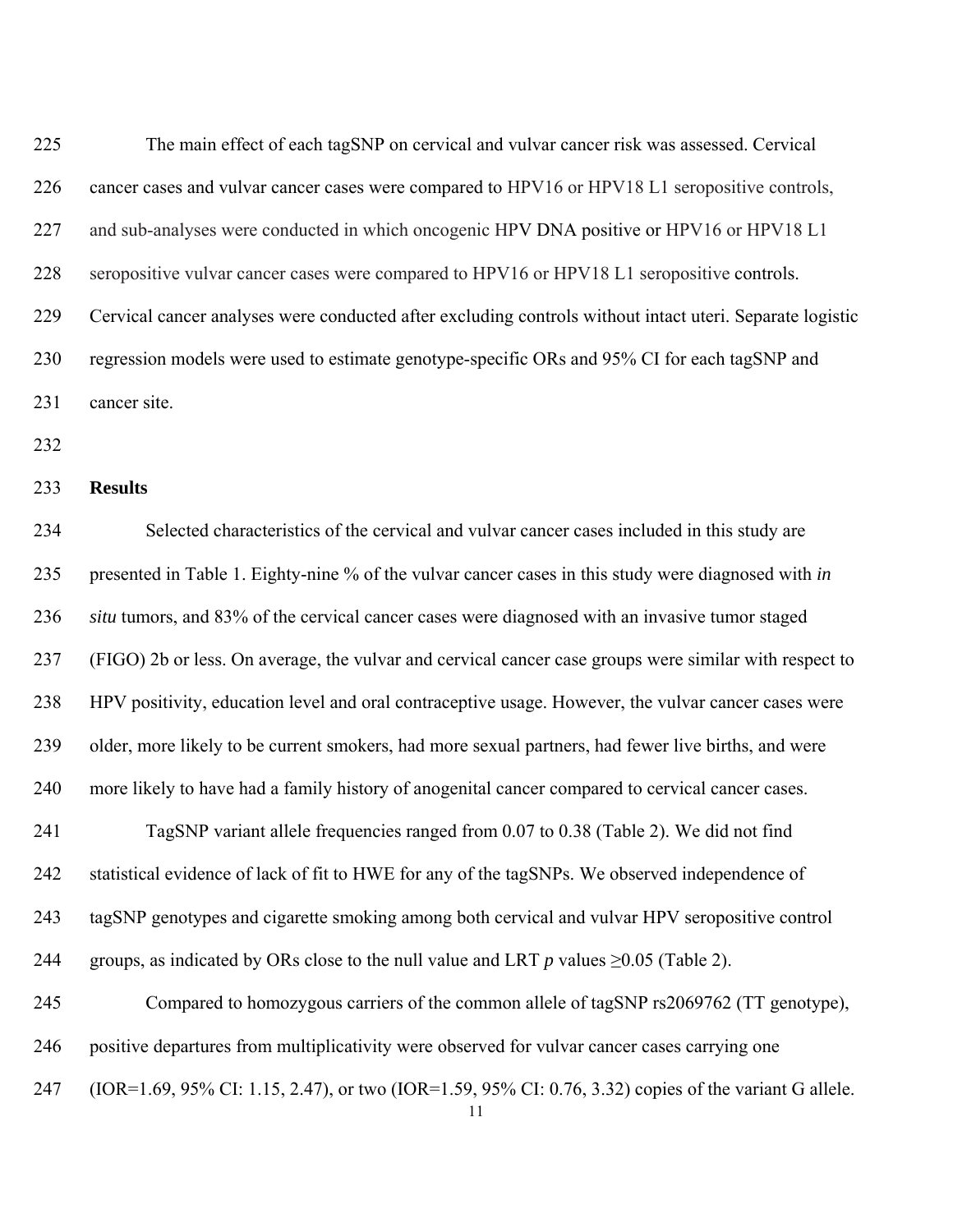248 249 250 251 252 253 254 255 256 257 258 259 260 261 The dominant genetic model showed a similar departure for smokers carrying either the TG or GG genotypes, versus carriers of the TT genotype (IOR=1.67, 95% CI: 1.16, 2.41). A similar departure from multiplicativity was observed when the analysis was restricted to the oncogenic HPV DNA positive or HPV16 or HPV18 L1 seropositive vulvar cancer cases, TG or GG genotypes versus TT, IOR=1.92, 95% CI: 1.21, 3.04. However, a slightly increased IOR was observed for all women who were tested for either tumor HPV DNA or HPV serology (N=363, IOR=1.83, 95% CI: 1.20, 2.79) compared to women who did not have tumor tissue available for testing (N=123, IOR=1.25, 95% CI: 0.59, 2.67). In the recessive genetic model, homozygosity for the variant allele of rs2069763 (TT genotype) and cigarette smoking was associated with a significant positive departure from multiplicativity in cervical cancer risk (IOR=1.87, 95% CI: 1.00, 3.48), which was not observed for vulvar cancer (IOR=0.99, 95% CI: 0.50, 1.94). Genotypes of rs2069777 and rs2069778 did not show elevated or reduced IORs with cigarette smoking in either cervical or vulvar cancer risk. We observed five haplotypes in *IL2*, each uniquely tagged by the presence of a single variant allele, TTCC, GGCC, TGCT, and TGTC, or no variant alleles, TGCC (as indicated by the underlined allele), Table 4. Compared to carriers of the most common haplotype,  $TTCC$ , cigarette smoking and 262 carriership of any other haplotype did not result in significant departures from multiplicativity in either 263 264

cervical or vulvar cancer risk. The GGCC haplotype, defined by the variant allele of rs2069762, was

associated with a positive, but not statistically significant, departure from multiplicativity in vulvar 266

265

cancer risk (IOR=1.34, 95% CI: 0.94, 1.92). Compared to carriers of the most common diplotype 267

 $(TTCC/GGCC)$ , carriership of the  $TTCC/TTCC$  diplotype, defined by two copies of the variant allele 268

of rs2069763, and cigarette smoking together resulted in a positive departure from multiplicative joint 269

effects on cervical (IOR=2.08, 95% CI: 1.01, 4.30), but not vulvar (IOR=0.85, 95% CI: 0.41, 1.78), 270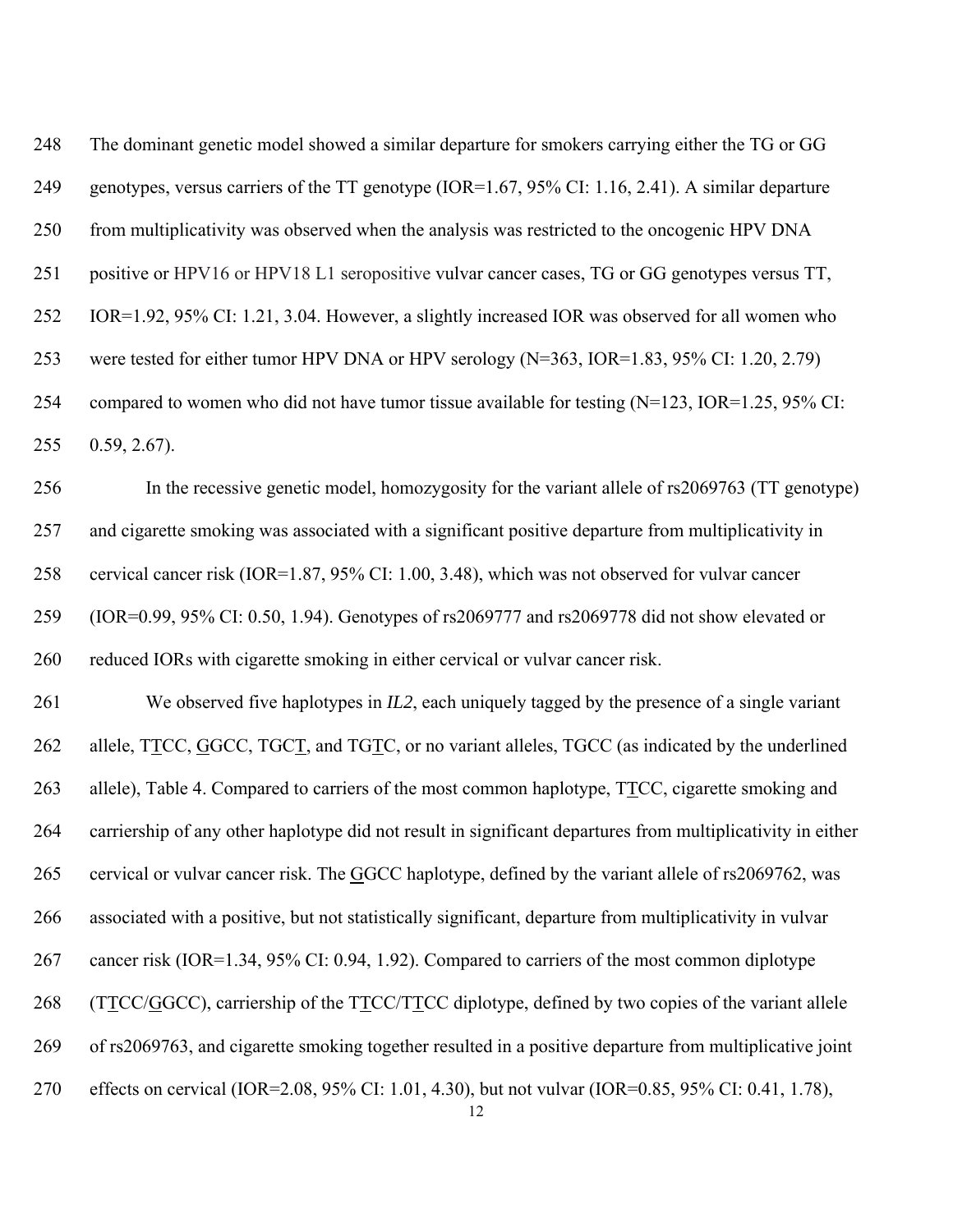| 271 | cancer risk (Table 5). The second most common diplotype among smokers with cervical cancer,             |
|-----|---------------------------------------------------------------------------------------------------------|
| 272 | TTCC/TTCC, defined by two copies of the variant allele of rs2069763, together with cigarette            |
| 273 | smoking was associated with a significant positive two-fold departure from multiplicatively in cervical |
| 274 | cancer risk (IOR=2.08, 95% CI: 1.01, 4.30), compared to the reference diplotype, TTCC/GGCC.             |
| 275 | Similarly, TGCT/GGCC, a common diplotype among vulvar cancer cases, was associated with a               |
| 276 | marginally significant positive two-fold departure from multiplicatively in vulvar cancer risk          |
| 277 | (IOR=2.09, 95% CI: 0.98, 4.46). Two rare diplotypes were associated with sub-multiplicative joint       |
| 278 | effects in vulvar cancer risk, TTCC/TGTC, IOR=0.37, 95% CI: 0.16, 0.85, and TGCT/TGCC,                  |
| 279 | IOR=0.37, 95% CI: 0.15, 0.87.                                                                           |
| 280 | The ORs for the main effect of each tagSNP on cervical and vulvar cancer risk are presented in          |
| 281 | Table 6. Compared to the rs2069762 TT genotype, the TG genotype was associated with a marginally        |
| 282 | significant increased risk of vulvar cancer (OR=1.28, 95% CI: 0.92-1.78), which was slightly more       |
| 283 | pronounced when the analysis was restricted to HPV positive vulvar cancer cases (OR=1.42, 95% CI:       |
| 284 | 1.00-2.03). Compared to the rs2069763 GG genotype, the TT genotype was associated with a                |
| 285 | statistically significant decreased risk of vulvar cancer (OR=0.45, 95% CI: 0.27-0.76) that was         |
| 286 | essentially the same when the analysis was restricted to HPV positive cases, and a marginally           |
| 287 | significant decreased risk of cervical cancer (OR=0.60, 95% CI: 0.35-1.04). The ORs for cervical or     |
| 288 | vulvar cancer did not deviate significantly from the null for any of the other tagSNPs, nor were there  |
| 289 | substantial differences in ORs when the analyses were restricted to HPV positive vulvar cancer cases.   |
| 290 |                                                                                                         |
| 291 | <b>Discussion</b>                                                                                       |
|     |                                                                                                         |

292 293 Cigarette smoking is clearly an important risk factor for cervical and vulvar SCCs, but the mechanism underlying the association is unknown. To our knowledge, this is the first investigation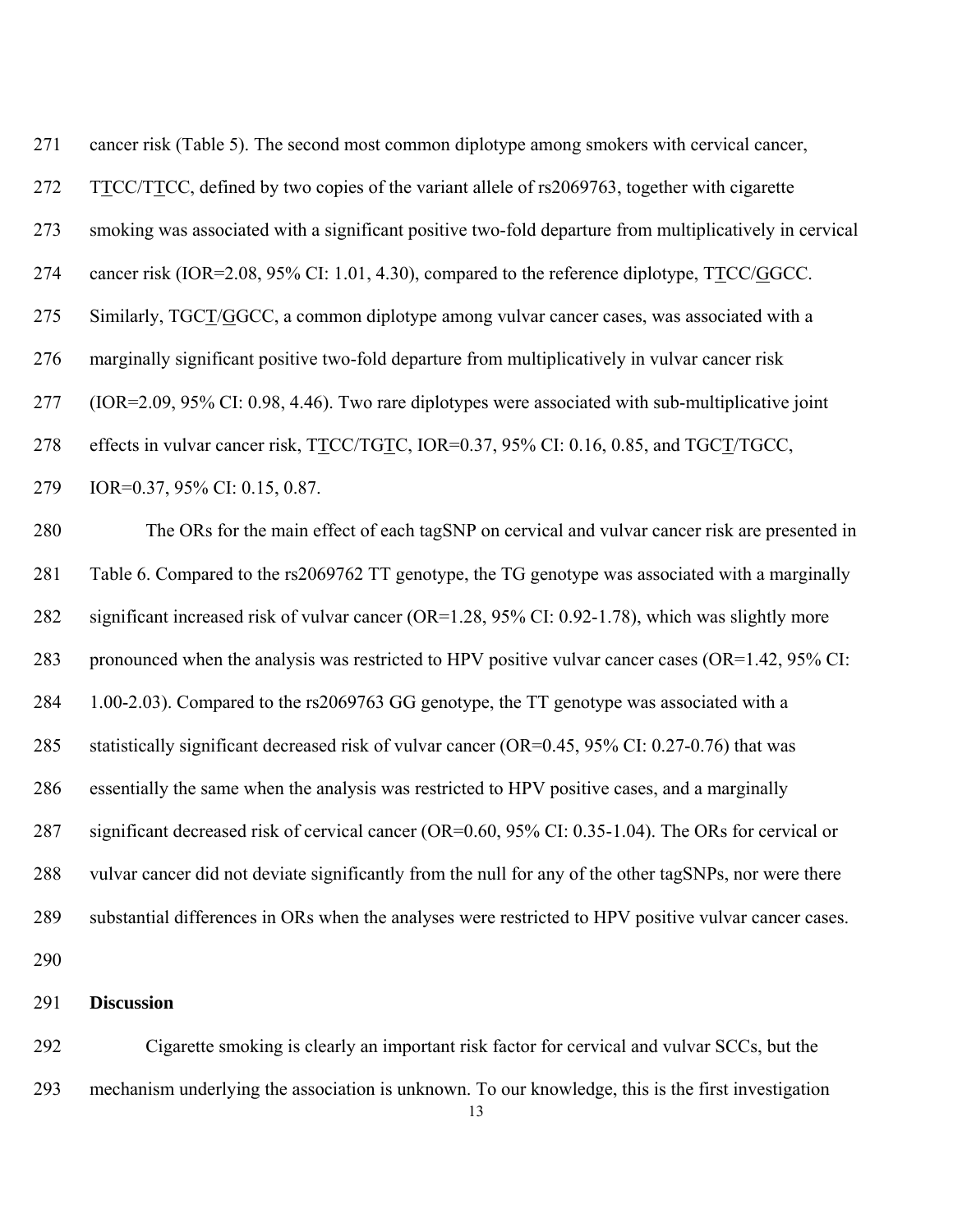294 295 into effect modification of cigarette smoking by genetic variation in a T lymphocyte regulatory cytokine as a pathway to explain part of the increased risk.

296 297 298 299 300 301 302 303 304 305 306 307 308 Prior studies have observed the presence of nicotine, cotinine, and other constituents of cigarette smoke and their metabolites in the cervical mucus of smokers (42, 43). These components have been shown to depress populations of cervical Langerhans cells and T lymphocytes (43, 44); cells that both produce and bind IL-2. IL-2 plays a critical role in propagating a Th1 mediated immune response, which is key in combating genital HPV infection and associated neoplasms (13-16). Furthermore, smokers have a near two-fold decrease in IL-2 concentration in cervical secretions, compared to non-smokers (45). Studies of non cervical-derived T lymphocytes have found that components of cigarette smoke, such as nicotine and hydroquinone, inhibit IL-2 production (20-24). Genetic variation in *IL2* may have subtle effects on IL-2 transcription or protein structure that could influence concentrations or receptor binding (25), and potentially these phenotypes could be exacerbated when IL2 production is impaired by smoking. The joint effect of genetic variation and cigarette smoking could conceivably influence the ability of IL-2 to function normally, thereby increasing cancer risk.

309 310 311 312 313 In our study, the joint effect of the G allele of tagSNP rs2069762 and cigarette smoking on vulvar cancer risk was nearly two-fold greater than expected under the multiplicative model. While there was a suggestion of an increased vulvar cancer risk associated with heterozygosity for rs2069762, the possibility that this was a spurious finding is supported by observation of a reduced risk of similar magnitude associated with homozygosity for the G allele. The haplotype containing the variant allele of rs2069762, GGCC, was also associated with a supra-multiplicative joint effect with smoking. The IOR for the diplotype carrying two copies of the variant allele of rs2069762, 314 315 316 GGCC/GGCC, compared to the reference diplotype which had one copy of the variant allele,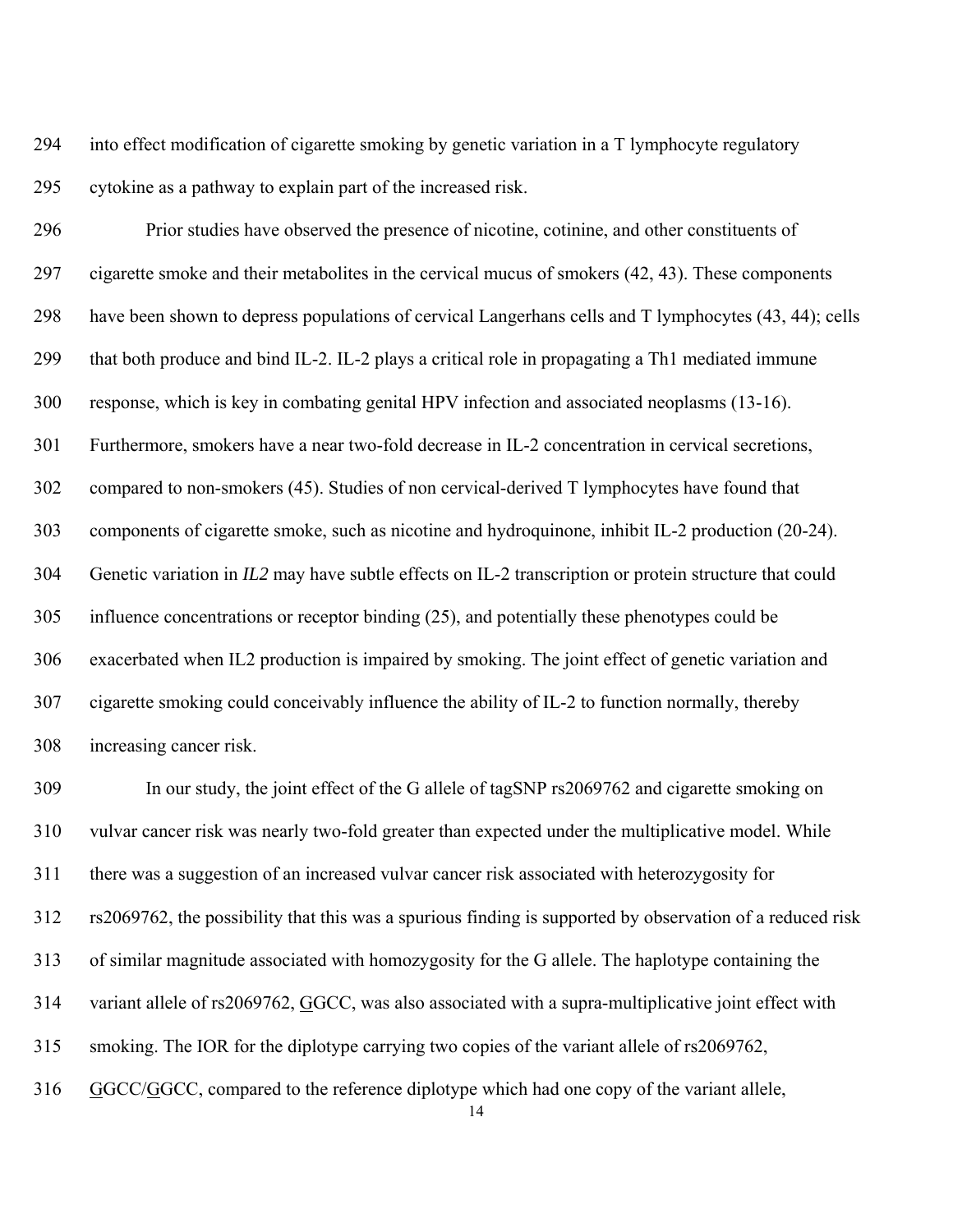TTCC/GGCC, was nearly null. This result is consistent with the single locus model which suggested a dominant genetic effect (i.e. similar IORs for heterozygotes and homozygotes for the variant allele). The rs2069762 polymorphism is located in a 5' flanking, evolutionarily conserved, region of *IL2* (46, 47), and the variant allele has been associated with increased IL-2 transcription in cultured peripheral blood lymphocytes (25). Based on these limited experimental data, one might expect carriers of the variant allele (putative high IL-2 producers) to have a stronger T lymphocyte mediated immune response, and thus decreased risk of HPV-related cancer, and in combination with smoking, either no multiplicative effect on risk of HPV-related cancers, or potentially even a sub-multiplicative effect. Alternatively, the putative high IL-2-producing variant allele of rs2069762 may contribute to a positive interaction with cigarette smoking in vulvar cancer risk through an inflammatory pathway. A positive association between inflammation and vulvar cancer risk has been shown previously (48), and the high-producer IL-2 genotype could conceivably lead to an unregulated and unfavorable inflammatory response to HPV infection in vulvar tissue when coupled with cigarette smoking (49). The putative dampening effect of cigarette smoke on IL-2 levels may be outweighed by the tumor promoting potential of cigarette smoking which has been linked to the induction of the pro-inflammatory transcription factor NF-ΚΒ (50) and inhibition of apoptosis (51). Thus, while no consistent main effect of the rs2069762 was observed, it is conceivable the joint effect of rs2069762 and cigarette smoking would be important in vulvar cancer risk. 317 318 319 320 321 322 323 324 325 326 327 328 329 330 331 332 333 334

335 336 337 338 339 Our observation that the joint effect of rs2069762 and cigarette smoking was associated with a positive departure from multiplicativity in vulvar, but not cervical, cancer risk has no obvious explanation. However, as previously mentioned, functional effects of cigarette smoking and genetic variation on IL-2 concentrations have mostly been identified in healthy cervical tissue or peripheral blood, and thus may not reflect the immune environment in vulvar tissue. Unfortunately, there are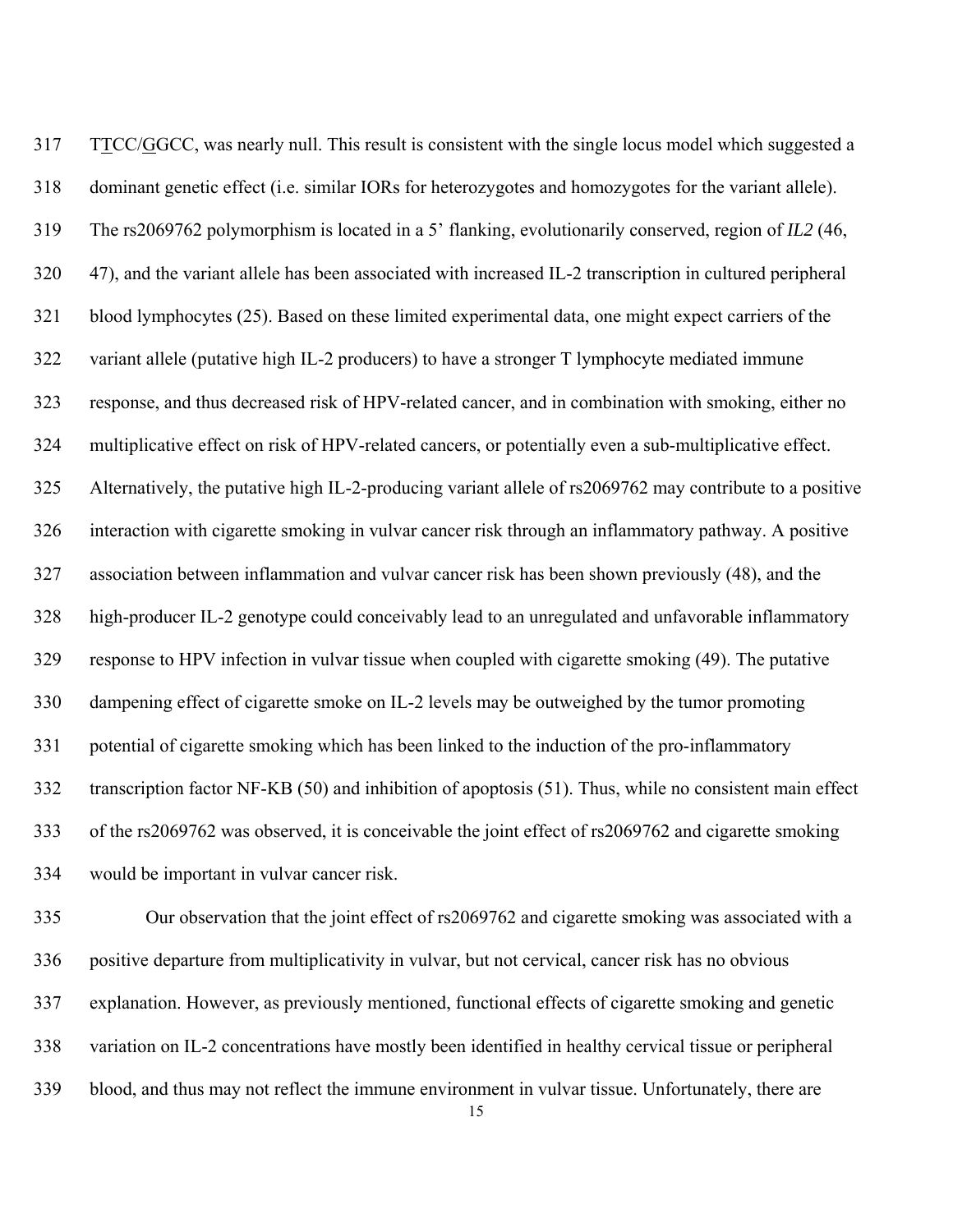340 341 342 343 344 345 346 347 348 349 350 351 352 353 354 355 356 limited comparable data on cervical and vulvar HPV or cancer immunity. A few studies suggest that women with cervical and vulvar high grade lesions elicit a similar T lymphocyte responses to HPV (52, 53). In contrast, a study of HPV-16 positive high grade vulvar lesions and cervical cancer reported site-specific associations with polymorphisms of class I and II human leukocyte antigens (HLA) (54), loci that play an important role in regulating T lymphocyte responses to viral proteins. Among the cases and HPV seropositive controls included in this current study, the age-, sex partner-, parity-, and education-adjusted OR for current smoking in cervical cancer risk was 1.48 (95% CI: 0.99-2.22); in vulvar cancer the OR was 3.97 (95% CI: 2.73-5.79). These data, together with prior observations that cervical and vulvar cancer differ in strength of association with cigarette smoking (2-5), suggest that the mechanism of smoking related carcinogenesis may differ between sites. Furthermore, the proportion of current smokers who were heavy smokers ( $\geq 1$  pack per day) was similar for cervical cancer (64%) and vulvar cancer (60%) cases, and restricting the analyses for rs2069762 to heavy smokers did not substantially influence the IORs. These data add further support to the notion that there may be biological, possibly immunological, differences between the two sites that influence smoking-related carcinogenesis, not simply differences in smoking habits. Lastly, the observed statistically significant joint effect of rs2069762 and cigarette smoking in vulvar cancer risk may be a false positive finding.

357 358 359 360 361 362 Rs2069762 was not in linkage disequilibrium with any other *IL2* SNPs among Caucasians in the SeattleSNPs project, which reduces but does not eliminate the possibility that the interaction we observed was due to linkage with other loci. In the greater 40 kilo-bp region encompassing *IL2*, the International HapMap Project (55) shows linkage between the *IL2* rs2069762 polymorphism and three 3' flanking polymorphisms in the testis nuclear RNA-binding protein gene (TENR, rs716501, rs17454584, and rs4833826), approximately 20 kilo-bp 3' of *IL2*. Little is known regarding tissue-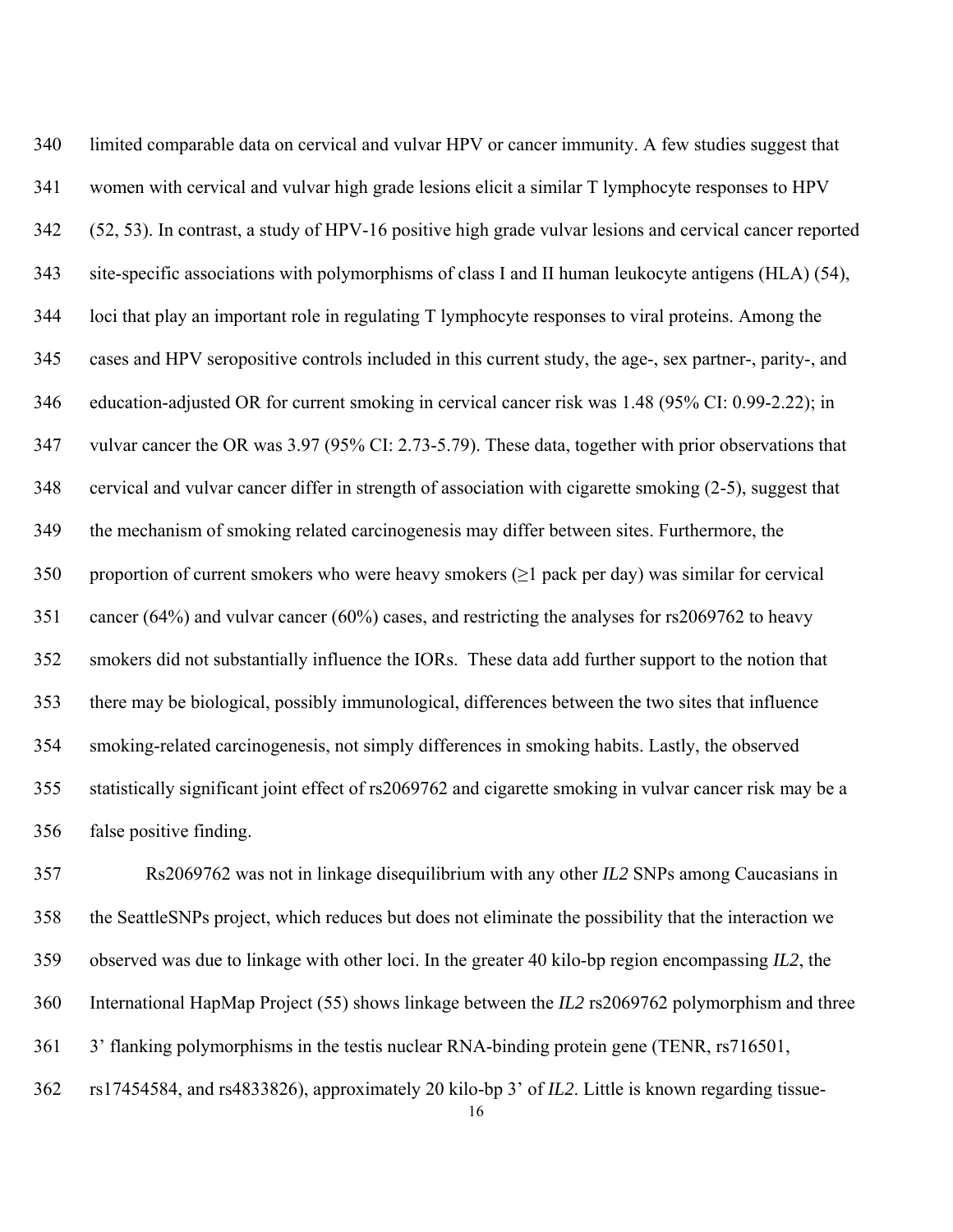363 364 specific expression of TENR in humans, however in mice TENR is exclusively expressed in the testis thus an influence of these polymorphisms on vulvar cancer risk is highly unlikely (56).

365 366 367 368 369 370 371 372 373 374 375 376 377 378 379 380 381 382 383 384 Carriership of two copies of the variant allele of rs2069763, a synonymous SNP, was associated with at least a 1.66-fold excess joint effect with cigarette smoking in cervical cancer risk in the single locus and diplotype models. Additionally, homozygosity for the variant allele of rs2069763 was associated with reduced risk of cervical and vulvar cancer. Although nothing is currently known regarding phenotypic consequences of this tagSNP, located in a highly conserved region of *IL2*, there is growing evidence that "silent" polymorphisms may elicit effects through subtle alterations in transcription or mRNA transport (57, 58). Furthermore, in the SeattleSNPs project, this tagSNP was in linkage disequilibrium with an intronic SNP (rs2069772) proximal (~100 bp) to the intron three-exon four junction and could feasibly alter splice factor binding. The observed reduced risk of cervical cancer associated with rs2069763 is seemingly at odds with the observation of a greater than multiplicative joint effect of rs2069763 and cigarette smoking in cervical cancer risk. These observations may be reconciled by the delicate immune balance between immunoregulation and inflammation in response to HPV infection and associated neoplastic changes. It is conceivable that the variant allele of rs2069772 is associated with reduced cervical and vulvar cancer risk via increased IL-2 activity and thus an effective regulatory T-lymphocyte response against HPV and emerging cancer cells. However, in the context of a tumor-promoting environment associated with cigarette smoking as described above, a highly effective regulatory T-lymphocyte response may be shifted towards an unregulated inflammatory response, providing a mechanism for carcinogenesis (59). The lack of a joint effect between rs2069763 and cigarette smoking in vulvar cancer risk may reflect differences between the immune responses in these tissues.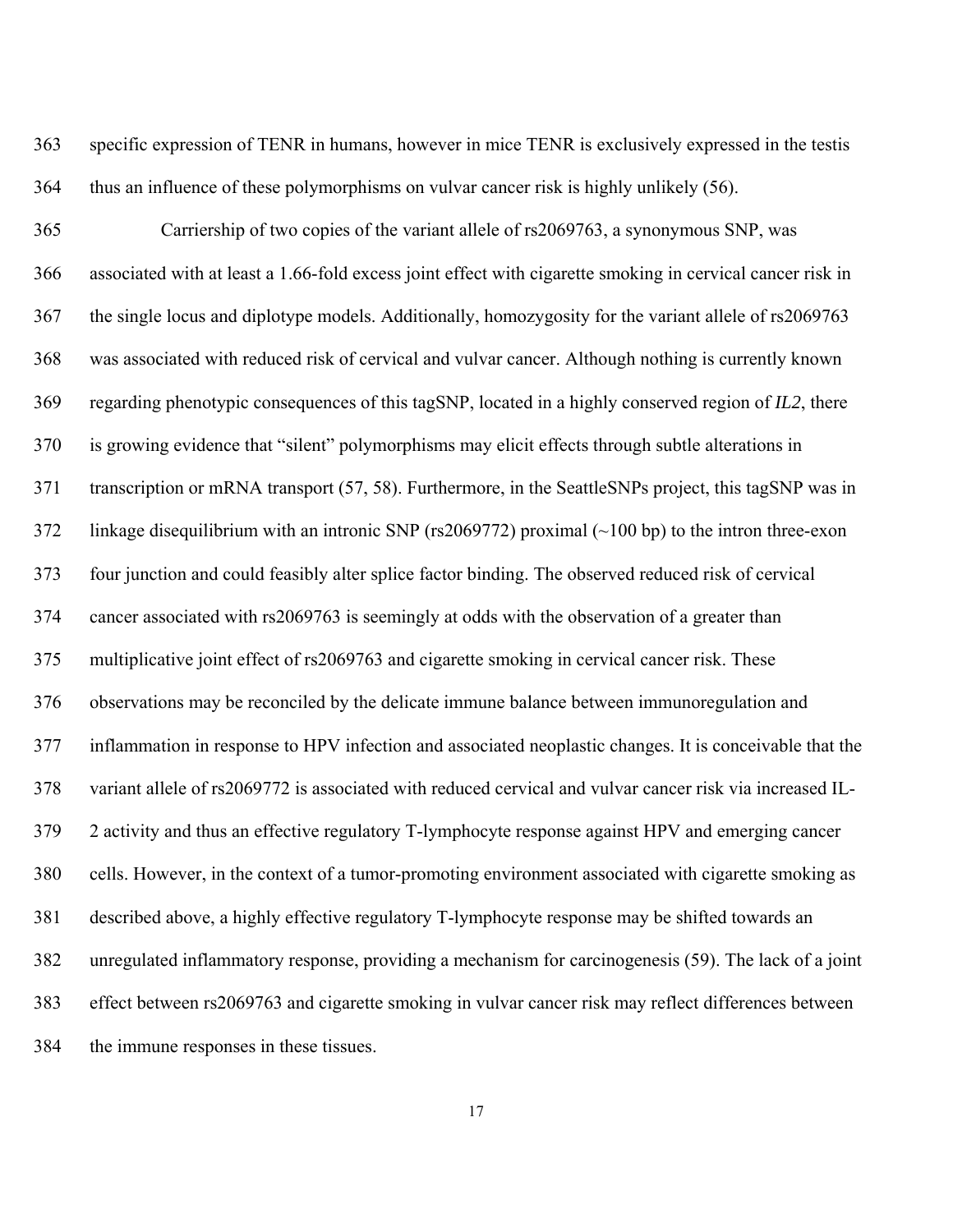385 386 387 388 389 390 It is apparent by the *IL2* haplotypes inferred from our genotyping data that our study population exhibited a similar pattern of linkage disequilibrium to that of the SeattleSNPs population, from which our tagSNP selection was based. As each of our haplotypes was uniquely marked by a tagSNP variant allele, our haplotype models are essentially the same as log-additive single locus models. In contrast, the results from our diplotype analysis have the potential to identify joint influences of haplotypes. Carriership of one of three diplotypes together with cigarette smoking was associated with either a supra-multiplicative (TGCT/GGCC) or sub-multiplicative (TTCC/TGTC or TGCT/TGCC) joint effect in vulvar cancer risk. Due to the rarity of these diplotypes, it is possible that the observed interaction is an artifact of small numbers. Alternatively, the interaction of alleles on separate haplotypes may influence IL-2 production or function in some unknown way. The paucity of data regarding of functional consequences of these alleles makes it difficult to speculate on the biological effect of a potential interaction of alleles. 391 392 393 394 395 396

397 398 399 400 401 402 403 404 405 406 407 Our decision to use HPV seropositive controls for our analysis of independence and assessment of main effects ultimately influences the interpretation of the results. Immune system factors may influence HPV-associated cancer risk during (at least) three stages of disease progression: 1) upon initial HPV exposure, 2) during the establishment of a persistent HPV infection, and 3) during neoplastic progression. Seropositive controls are women who have mounted an immune response to HPV, however a proportion of these women may have developed a persistent infection while others may have encountered and cleared an infection. Furthermore, there is the possibility that women may have been exposed to an HPV infection, but did not mount an immune response and thus are not included in our control group. Our choice to include seropositive controls allows us to examine the role of *IL2* variants in the stages of disease progression beyond the initial mounting of an immune response to an HPV infection. Since the motivation for this study was to investigate a potential mechanism for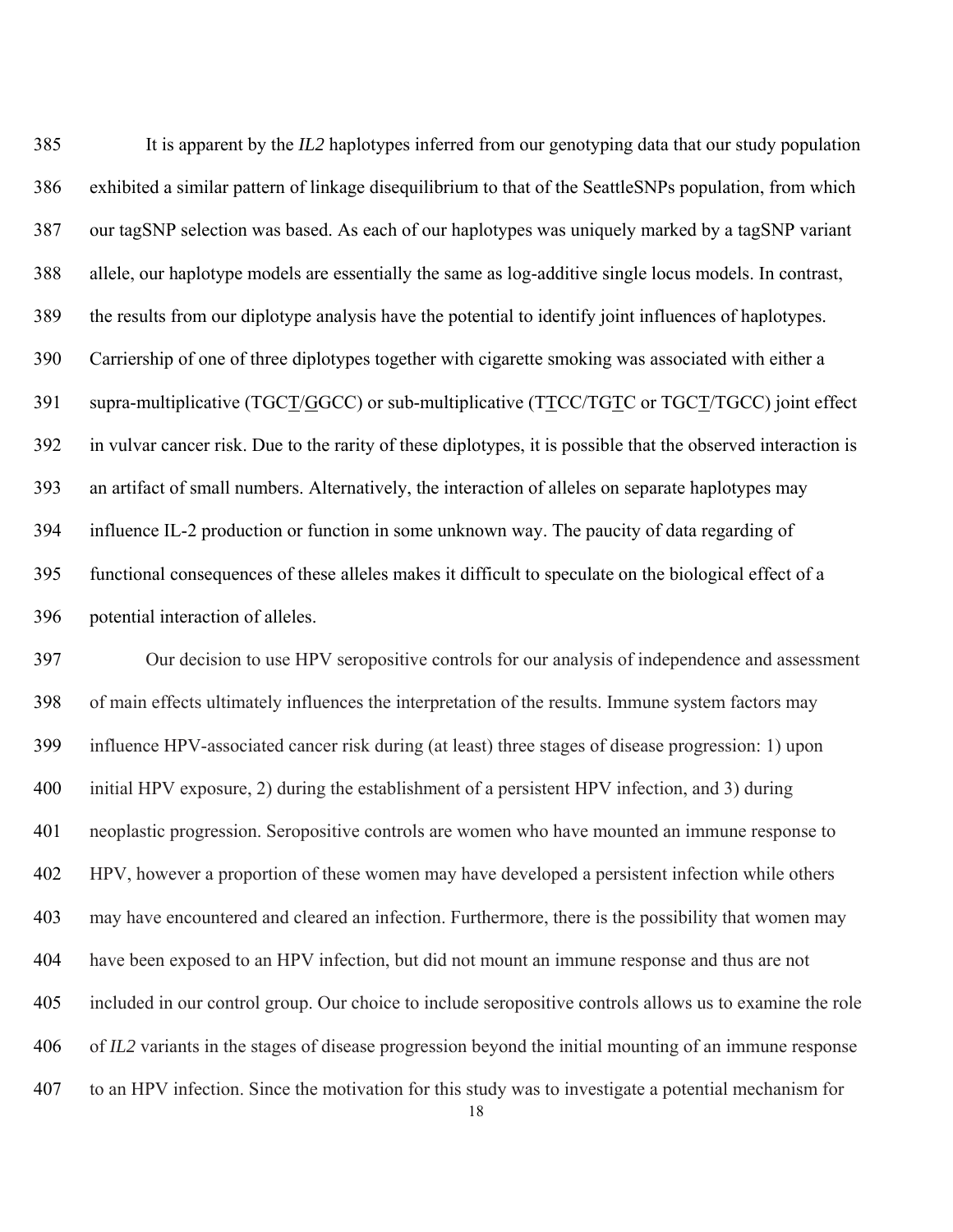408 409 410 411 412 current cigarette smoking, these controls allow us to focus on the later stages of disease progression where current cigarette smoking is most likely relevant. Unfortunately, we do not have cancer-free individuals with persistent gential HPV-infection defined by HPV DNA status in our study, therefore we cannot separate our inferences regarding the joint effect of *IL2* variants and cigarette smoking, or *IL2* variants alone, on HPV persistence and tumor progression.

413 414 415 416 417 418 419 420 421 422 423 424 We chose a case-only design because it offers several advantages, including high statistical power, for exploring the role of *IL2* variation as a pathway to explain the increased risk of cervical and vulvar cancer associated with cigarette smoking. Although case-only studies are generally more powerful than case-control studies for detecting departures from multiplicative joint effects, they are still susceptible to sources of systematic error, which could lead to spurious results (60, 61). For example, selection bias could occur if a case's inclusion in this study was related jointly to her smoking status and *IL2* genotype, although this seems unlikely given that decisions to participate or provide a blood sample are made in the absence of knowledge of one's genetic makeup. Similarly, recall of information on smoking by cases is not likely to be dependent on genotype. Therefore, misclassification of smoking status will most likely be non-differential, and if present would bias the IOR towards the null. Another limitation is of the case-only study is that it can only assess effect modification on a multiplicative, as opposed to additive, scale.

425 426 427 428 429 430 Strengths of this study include the population-based recruitment of cases (and controls), attempted coverage of all common genetic variation in *IL2*, and the use of single- and multi-locus analytic methods. Furthermore, the assumption of conditional independence between the genotypes of each tagSNP and cigarette smoking in the HPV-exposed population from which the cervical and vulvar cases arise is an important foundation for this study, and we found this assumption to hold in a large sample of HPV seropositive controls.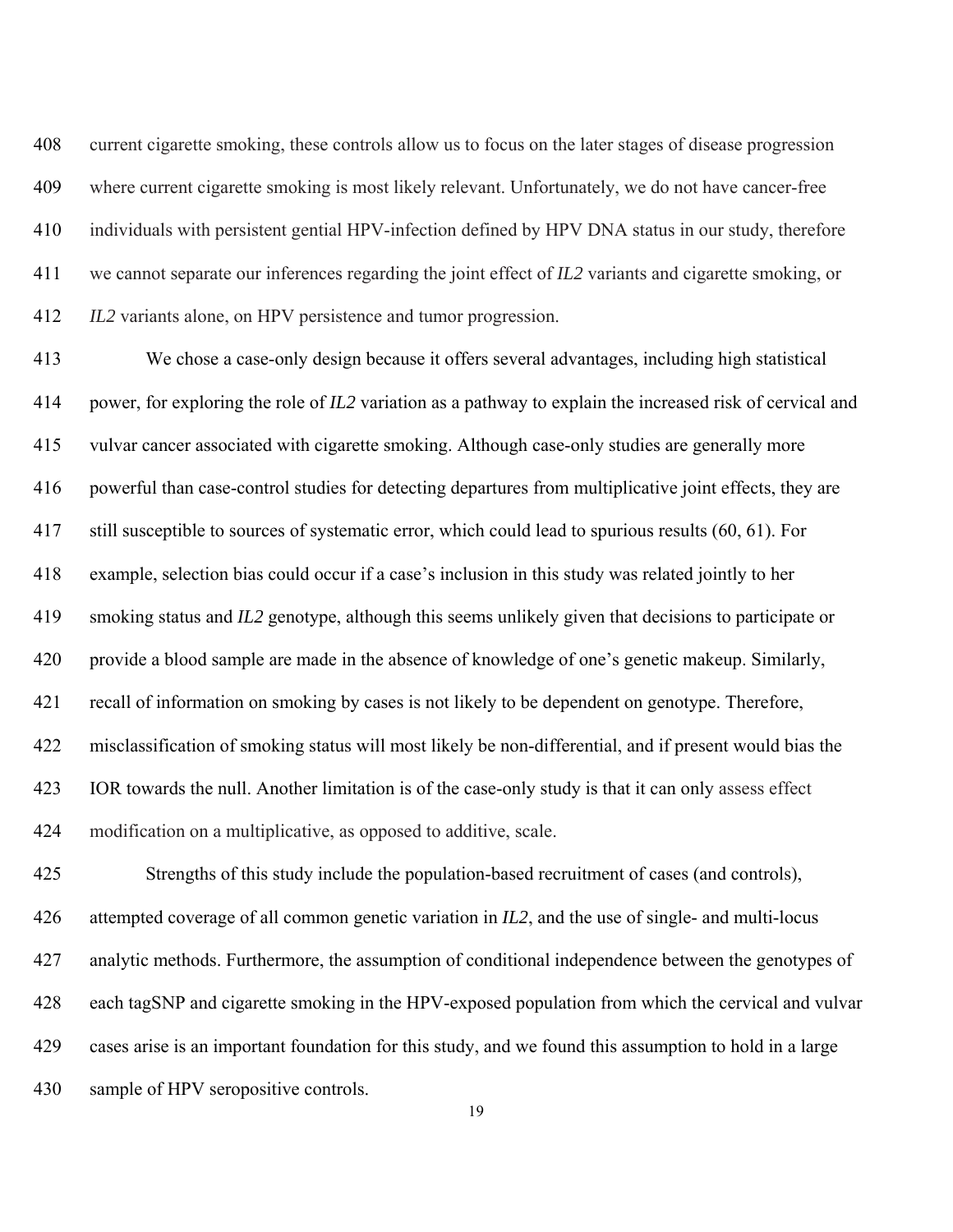431 432 433 434 435 436 437 IL-2 is central to T lymphocyte immune response, but by no means is it the only influential cytokine or immune factor to potentially modulate the effect of cigarette smoking in cervical or vulvar cancer risk. For example, cervical cancer risk is reduced among carriers of the HLA Class II DRB1\*13/DBQ1\*0603 alleles (62), and possibly certain polymorphisms in genes coding for interferon gamma (63) and interleukin 10 (64). The possibility that these polymorphisms, or polymorphisms of other cytokines, receptors, or immune factors, modify the association between cigarette smoking and cancer risk has yet to be explored.

438 439 440 441 442 443 444 445 Substantial progress in recent years towards development and uptake of prophylactic HPV vaccines provides hope for reducing the burden of HPV infection and associated neoplasms in the future (65). Nonetheless, there remain a large number of women that will not benefit from the vaccine as they have already acquired HPV infection, are beyond the target age of vaccination, or live in lowresource regions of the world that are challenged by the high cost and distribution of a vaccine (66, 67). Identification of gene-environment interactions that contribute to cervical and vulvar cancer risk may help shed light on the biological mechanisms leading to cancer, and potentially identify women who are at increased risks of developing these malignancies.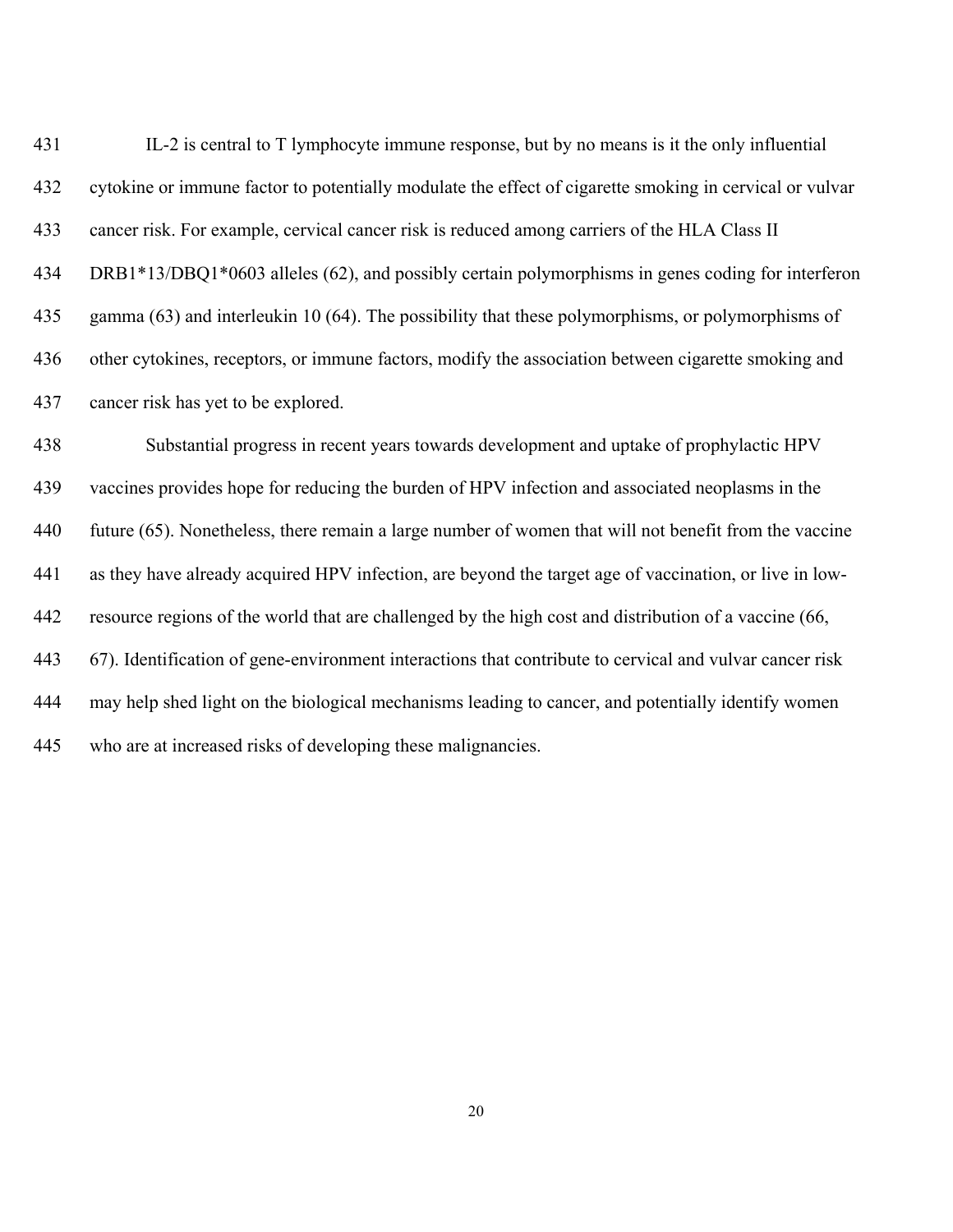# 446 **References**

447 448 449 1. zurHausen HT. Papillomavirus infections - A major cause of human cancers. Biochimica Et Biophysica Acta-Reviews on Cancer 1996;1288:F55-F78.

450 451 452 2. Madeleine MM, Daling JR, Carter JJ, et al. Cofactors with human papillomavirus in a population-based study of vulvar cancer. Journal of the National Cancer Institute 1997;89:1516-23.

453 454 455 456 3. Hildesheim A, Han CL, Brinton LA, Kurman RJ, Schiller JT. Human papillomavirus type 16 and risk of preinvasive and invasive vulvar cancer: Results from a seroepidemiological case-control study. Obstetrics and Gynecology 1997;90:748-54.

457 458 4. Castellsague X, Munoz N. Chapter 3: Cofactors in human papillomavirus carcinogenesis--role of parity, oral contraceptives, and tobacco smoking. J Natl Cancer Inst Monogr 2003;20-8.

459 460 461 462 5. Daling JR, Sherman KJ, Hislop TG, et al. Cigarette smoking and the risk of anogenital cancer. Am J Epidemiol 1992;135:180-9.

- 463 464 465 6. Bosch FX, Munoz N, de Sanjose S, et al. Risk factors for cervical cancer in Colombia and Spain. Int J Cancer 1992;52:750-8.
- 466 467 468 7. Herrero R, Brinton LA, Reeves WC, et al. Invasive cervical cancer and smoking in Latin America. J Natl Cancer Inst 1989;81:205-11.

469 470 471 8. Szarewski A, Jarvis MJ, Sasieni P, et al. Effect of smoking cessation on cervical lesion size. Lancet 1996;347:941-43.

472 473 474 9. Vineis P, Alavanja M, Buffler P, et al. Tobacco and cancer: recent epidemiological evidence. J Natl Cancer Inst 2004;96:99-106.

475 476 477 10. Frisch M, Biggar IJ, Goedert JJ. Human papillomavirus-associated cancers in patients with human immunodeficiency virus infection and acquired immunodeficiency syndrome. Journal of the National Cancer Institute 2000;92:1500-10.

479 480 481 482 11. Moscicki AB, Ellenberg JH, Vermund SH, et al. Prevalence of and risks for cervical human papillomavirus infection and squamous intraepithelial lesions in adolescent girls - Impact of infection with human immunodeficiency virus. Archives of Pediatrics & Adolescent Medicine 2000;154:127-34.

483 484 485 12. Halpert R, Fruchter RG, Sedlis A, et al. Human papillomavirus and lower genital neoplasia in renal transplant patients. Obstet Gynecol 1986;68:251-8.

486 487 488 13. Nakagawa M, Stites DP, Farhat S, et al. Cytotoxic T lymphocyte responses to E6 and E7 proteins of human papillomavirus type 16: relationship to cervical intraepithelial neoplasia. J Infect Dis 1997;175:927-31.

489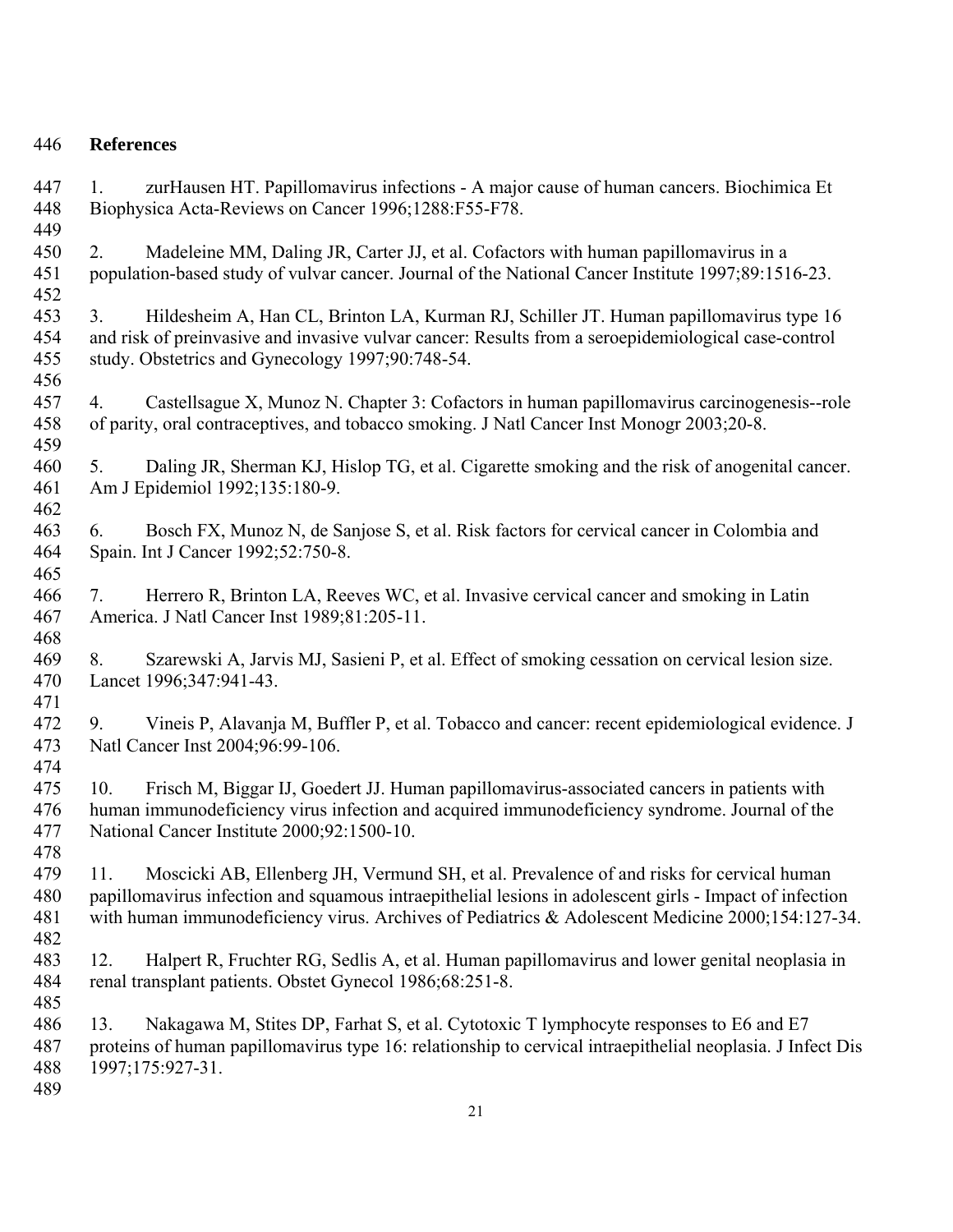490 491 492 493 494 14. Eiben GL, Velders MP, Kast WM. The cell-mediated immune response to human papillomavirus-induced cervical cancer: implications for immunotherapy. Adv Cancer Res. 2002;86:113-48. 15. Clerici M, Merola M, Ferrario E, et al. Cytokine production patterns in cervical intraepithelial

- 495 496 neoplasia: association with human papillomavirus infection. J Natl Cancer Inst 1997;89:245-50.
- 497 498 16. Stanley MA. Immunobiology of papillomavirus infections. J Reprod Immunol 2001;52:45-59.
- 499 500 17. Curfs JH, Meis JF, Hoogkamp-Korstanje JA. A primer on cytokines: sources, receptors, effects, and inducers. Clin Microbiol Rev 1997;10:742-80.
- 502 503 504 18. de Gruijl TD, Bontkes HJ, Walboomers JM, et al. Differential T helper cell responses to human papillomavirus type 16 E7 related to viral clearance or persistence in patients with cervical neoplasia: a longitudinal study. Cancer Res 1998;58:1700-06.
- 506 507 508 19. Al-Saleh W, Giannini SL, Jacobs N, et al. Correlation of T-helper secretory differentiation and types of antigen-presenting cells in squamous intraepithelial lesions of the uterine cervix. J Pathol. 1998;184:283-90.
- 510 511 512 20. Li Q, Aubrey MT, Christian T, Freed BM. Differential inhibition of DNA synthesis in human T cells by the cigarette tar components hydroquinone and catechol. Fundam Appl Toxicol 1997;38:158- 65.
- 514 515 516 21. Geiselhart LA, Christian T, Minnear F, Freed BM. The cigarette tar component pbenzoquinone blocks T-lymphocyte activation by inhibiting interleukin-2 production, but not CD25, ICAM-1, or LFA-1 expression. Toxicol Appl Pharmacol 1997;143:30-6.
- 517 518 519 520 22. McCue JM, Link KL, Eaton SS, Freed BM. Exposure to cigarette tar inhibits ribonucleotide reductase and blocks lymphocyte proliferation. J Immunol 2000;165:6771-5.
- 521 522 523 23. Madretsma GS, Donze GJ, van Dijk AP, et al. Nicotine inhibits the in vitro production of interleukin 2 and tumour necrosis factor-alpha by human mononuclear cells. Immunopharmacology 1996;35:47-51.
- 525 526 24. Ouyang Y, Virasch N, Hao P, et al. Suppression of human IL-1beta, IL-2, IFN-gamma, and TNF-alpha production by cigarette smoke extracts. J Allergy Clin Immunol 2000;106:280-7.
- 527 528 529 530 25. Hoffmann SC, Stanley EM, Darrin Cox E, et al. Association of cytokine polymorphic inheritance and in vitro cytokine production in anti-CD3/CD28-stimulated peripheral blood lymphocytes. Transplantation 2001;72:1444-50.
- 532 533 26. Schiffman MH, Castle P. Epidemiologic studies of a necessary causal risk factor: human papillomavirus infection and cervical neoplasia. J Natl Cancer Inst 2003;95:E2.
- 534

531

501

505

509

513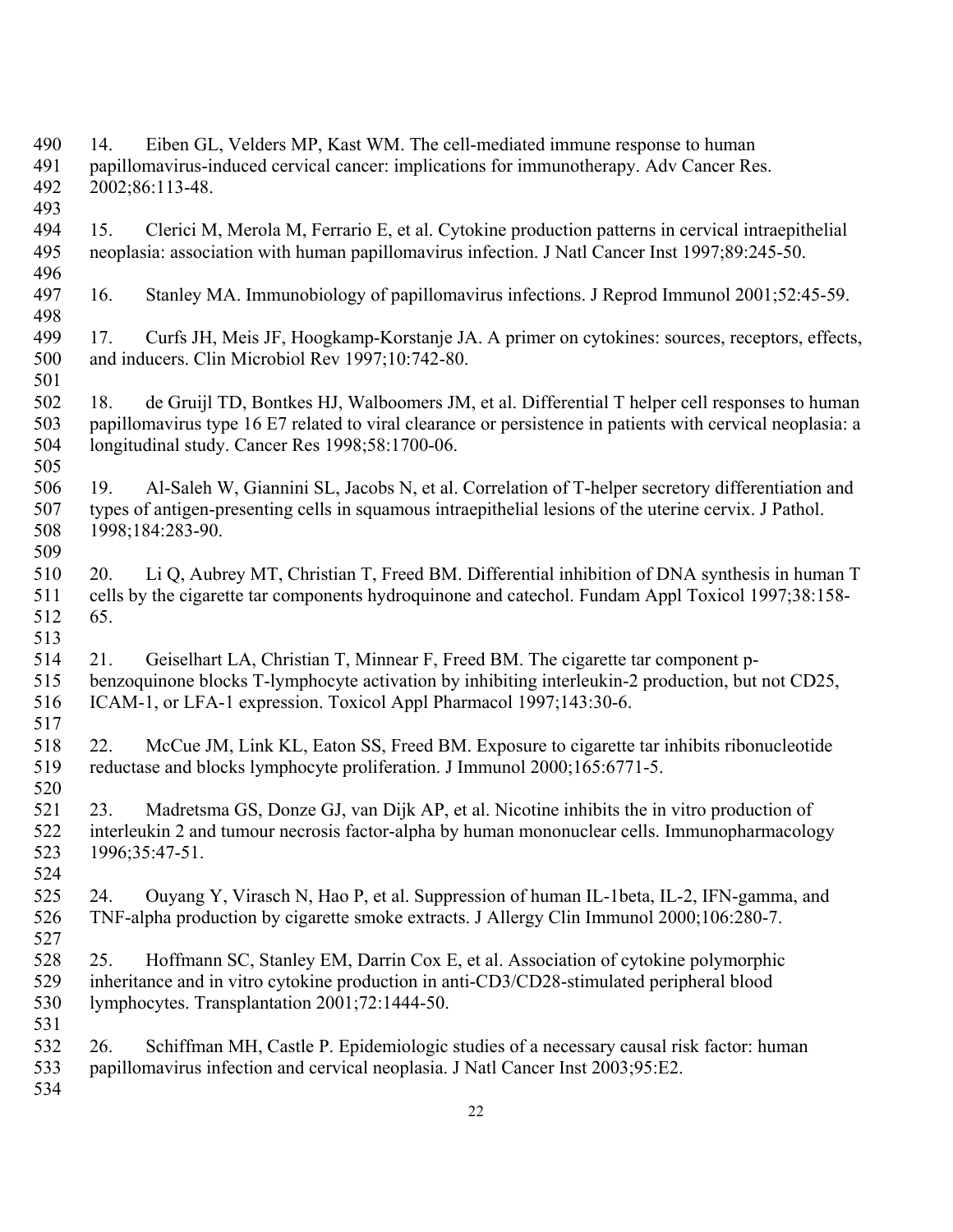27. Sellors JW, Karwalajtys TL, Kaczorowski JA, et al. Prevalence of infection with carcinogenic human papillomavirus among older women. CMAJ 2002;167:871-3. 28. Khoury MJ, Flanders WD. Nontraditional epidemiologic approaches in the analysis of geneenvironment interaction: case-control studies with no controls! Am J Epidemiol 1996;144:207-13. 29. Yang Q, Khoury MJ, Flanders WD. Sample size requirements in case-only designs to detect gene-environment interaction. Am J Epidemiol 1997;146:713-20. 30. Daling JR, Madeleine MM, McKnight B, et al. The relationship of human papillomavirusrelated cervical tumors to cigarette smoking, oral contraceptive use, and prior herpes simplex virus type 2 infection. Cancer Epidemiol Biomarkers Prev 1996;5:541-8. 31. Hankey BF, Ries LA, Edwards BK. The surveillance, epidemiology, and end results program: a national resource. Cancer Epidemiol Biomarkers Prev 1999;8:1117-21. 32. Waksberg J. Sampling methods for random digit dialing. J Am Stat Assoc 1978;73:40-46. 33. Hartge P, Brinton LA, Rosenthal JF, et al. Random digit dialing in selecting a population-based control group. Am J Epidemiol 1984;120:825-33. 34. Carter JJ, Madeleine MM, Shera K, et al. Human papillomavirus 16 and 18 L1 serology compared across anogenital cancer sites. Cancer Res 2001;61:1934-40. 35. Madeleine MM, Anttila T, Schwartz SM, et al. Risk of cervical cancer associated with Chlamydia trachomatis antibodies by histology, HPV type and HPV cofactors. International Journal of Cancer 2007;120:650-55. 36. Seattle SNPs. NHLBI Program for Genomic Applications, UW-FHCRC, Seattle, WA (URL: [http://pga.gs.washington.edu\)](http://pga.gs.washington.edu/) [August, 2003]. 37. Carlson CS, Eberle MA, Rieder MJ, et al. Selecting a maximally informative set of singlenucleotide polymorphisms for association analyses using linkage disequilibrium. Am J Hum Genet 2004;74:106-20. 38. Garcia-Closas M, Egan KM, Abruzzo J, et al. Collection of genomic DNA from adults in epidemiological studies by buccal cytobrush and mouthwash. Cancer Epidemiol Biomarkers Prev 2001;10:687-96. 39. Umbach DM, Weinberg CR. Designing and analysing case-control studies to exploit independence of genotype and exposure. Stat Med 1997;16:1731-43. 40. Stephens M, Smith NJ, Donnelly P. A new statistical method for haplotype reconstruction from population data. Am J Hum Genet 2001;68:978-89.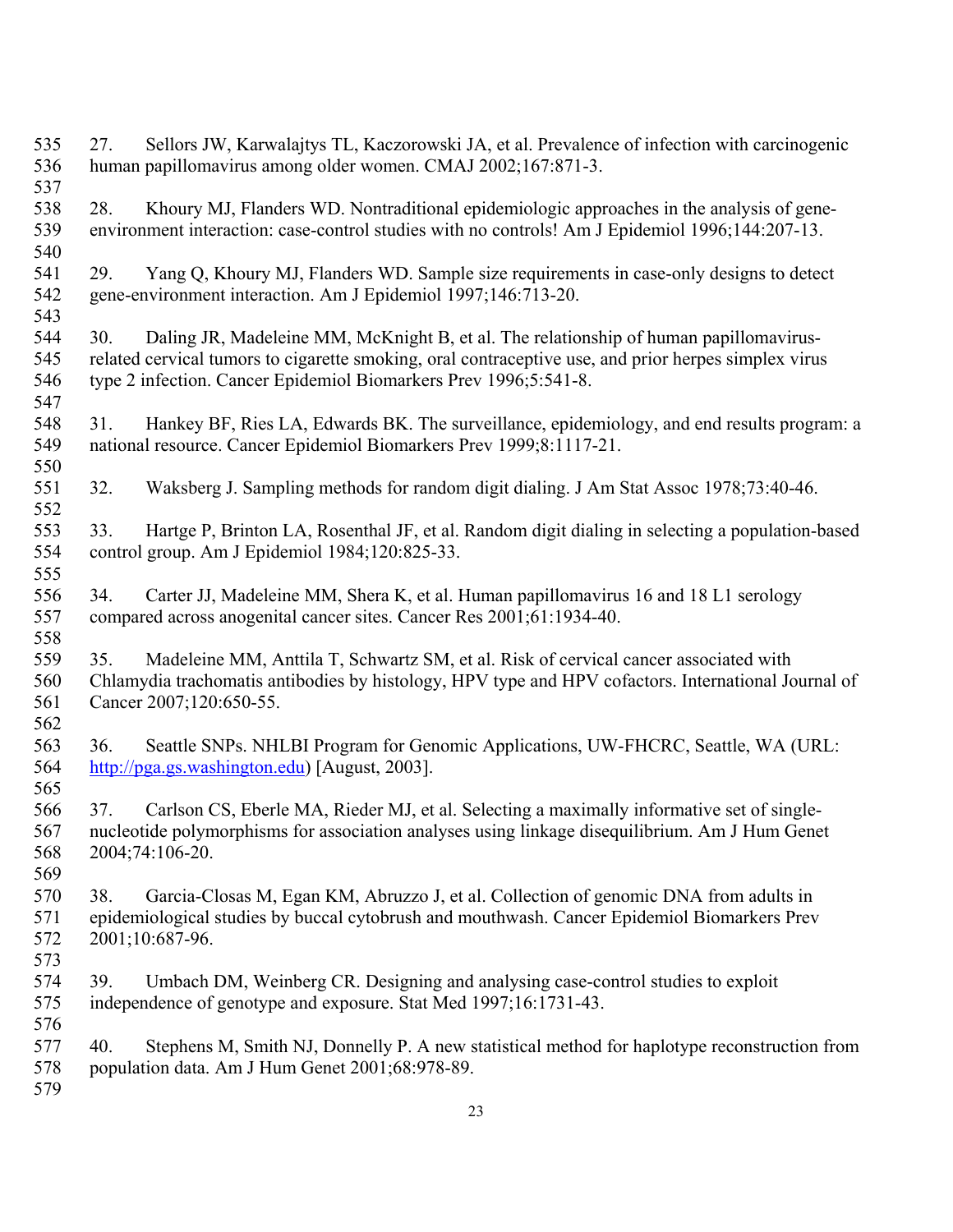580 581 582 583 584 585 586 587 588 589 590 591 592 593 594 595 596 597 598 599 600 601 602 603 604 605 606 607 608 609 610 611 612 613 614 615 616 617 618 619 620 621 622 623 624 41. French B, Lumley T, Monks SA, et al. Simple estimates of haplotype relative risks in casecontrol data. Genetic Epidemiology 2006;30:485-94. 42. Sasson IM, Haley NJ, Hoffmann D, et al. Cigarette smoking and neoplasia of the uterine cervix: smoke constituents in cervical mucus. N Engl J Med 1985;312:315-6. 43. Poppe WA, Ide PS, Drijkoningen MP, Lauweryns JM, Van Assche FA. Tobacco smoking impairs the local immunosurveillance in the uterine cervix. An immunohistochemical study. Gynecol Obstet Invest 1995;39:34-8. 44. Barton SE, Maddox PH, Jenkins D, et al. Effect of cigarette smoking on cervical epithelial immunity: a mechanism for neoplastic change? Lancet 1988;2:652-4. 45. Crowley-Nowick PA, Ellenberg JH, Vermund SH, et al. Cytokine profile in genital tract secretions from female adolescents: impact of human immunodeficiency virus, human papillomavirus, and other sexually transmitted pathogens. J Infect Dis 2000;181:939-45. 46. Kuhn RM, Karolchik D, Zweig AS, et al. The UCSC Genome Browser Database: Update 2007. Nucleic Acids Research 2007;35:D668-D73. 47. Siepel A, Bejerano G, Pedersen JS, et al. Evolutionarily conserved elements in vertebrate, insect, worm, and yeast genomes. Genome Research 2005;15:1034-50. 48. Carlson JA, Ambros R, Malfetano J, et al. Vulvar lichen sclerosus and squamous cell carcinoma: A cohort, case control, and investigational study with historical perspective; Implications for chronic inflammation and sclerosis in the development of neoplasia. Human Pathology 1998;29:932-48. 49. MacMillan ML, Radloff GA, Kiffmeyer WR, et al. High-producer interleukin-2 genotype increases risk for acute graft-versus-host disease after unrelated donor bone marrow transplantation. Transplantation 2003;76:1758-62. 50. Ahn KS, Aggarwal BB. Transcription factor NF-kappa B - A sensor for smoke and stress signals. Natural Products and Molecular Therapy, Annals of the New York Academy of Sciences 1056, pp. 218-33, 2005. 51. Zeidler R, Albermann K, Lang S. Nicotine and apoptosis. Apoptosis 2007;12:1927-43. 52. Bontkes HJ, de Gruijl TD, van den Muysenberg AJC, et al. Human papillomavirus type 16 E6/E7-specific cytotoxic T lymphocytes in women with cervical neoplasia. International Journal of Cancer 2000;88:92-98. 53. Todd RW, Roberts S, Mann CH, et al. Human papillomavirus (HPV) type 16-specific CD8+ T cell responses in women with high grade vulvar intraepithelial neoplasia. Int J Cancer 2004;108:857- 62.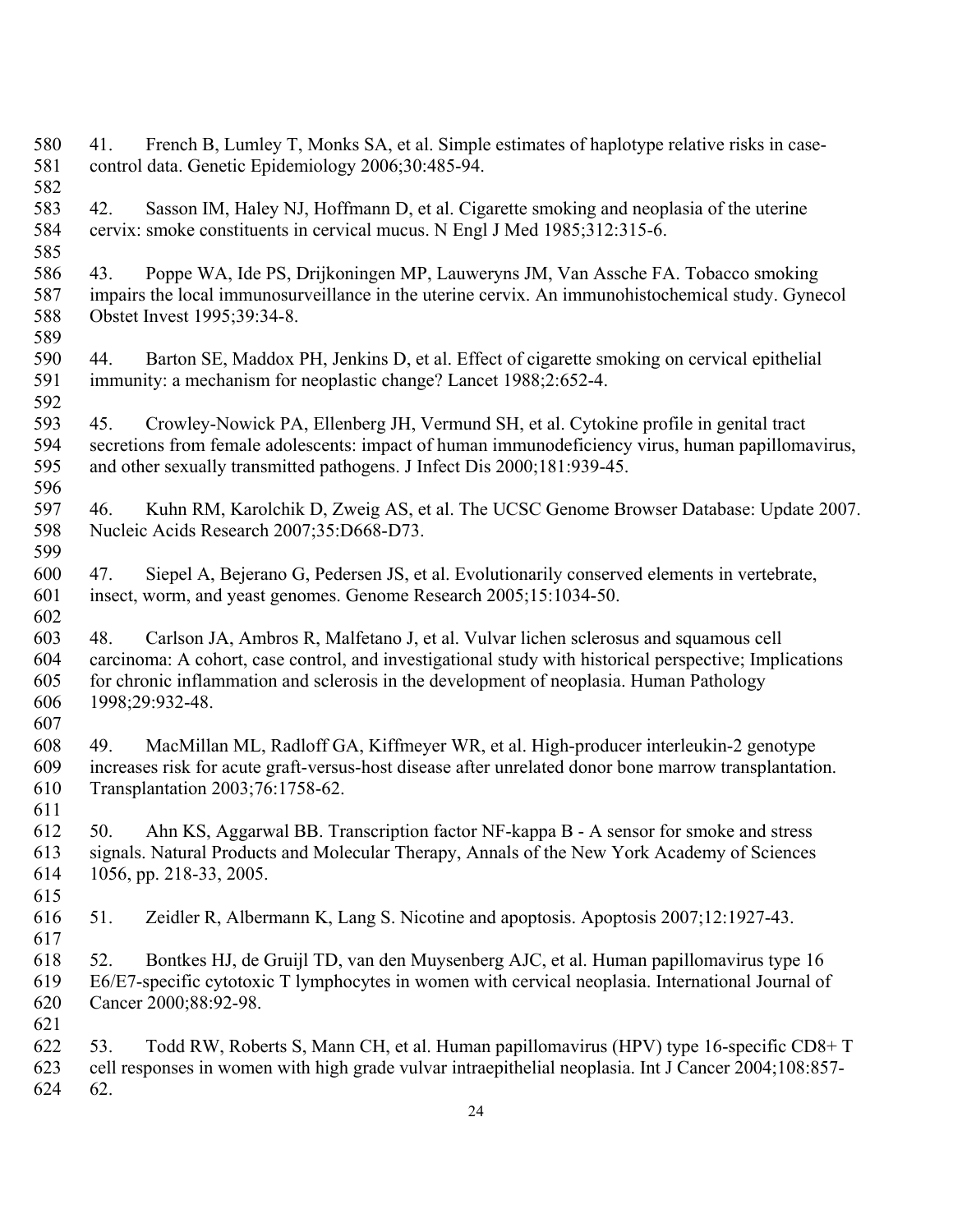54. Davidson EJ, Boswell CM, Sehr P, et al. Immunological and clinical responses in women with vulval intraepithelial neoplasia vaccinated with a vaccinia virus encoding human papillomavirus 16/18 oncoproteins. Cancer Res 2003;63:6032-41. 55. Thorisson GA, Smith AV, Krishnan L, Stein LD. The International HapMap Project Web site. Genome Research 2005;1591-93. 56. Schumacher JM, Lee K, Edelhoff S, Braun RE. Distribution of Tenr, an Rna-Binding Protein, in a Lattice-Like Network within the Spermatid Nucleus in the Mouse. Biology of Reproduction 1995;52:1274-83. 57. Kimchi-Sarfaty C, Oh JM, Kim IW, et al. A "silent" polymorphism in the MDR1 gene changes substrate specificity. Science 2007;315:525-28. 58. Chamary JV, Parmley JL, Hurst LD. Hearing silence: non-neutral evolution at synonymous sites in mammals. Nature Reviews Genetics 2006;7:98-108. 59. Coussens LM, Werb Z. Inflammation and cancer. Nature 2002;420:860-7. 60. Garcia-Closas M, Rothman N, Lubin J. Misclassification in case-control studies of geneenvironment interactions: assessment of bias and sample size. Cancer Epidemiol Biomarkers Prev 1999;8:1043-50. 61. Rothman N, Garcia-Closas M, Stewart WT, Lubin J. The impact of misclassification in casecontrol studies of gene-environment interactions. IARC Sci Publ 1999;89-96. 62. Hildesheim A, Wang SS. Host and viral genetics and risk of cervical cancer: a review. Virus Res 2002;89:229-40. 63. Lai HC, Chang CC, Lin YW, et al. Genetic polymorphism of the interferon-gamma gene in cervical carcinogenesis. Int J Cancer 2005;113:712-18. 64. Stanczuk GA, Sibanda EN, Perrey C, et al. Cancer of the uterine cervix may be significantly associated with a gene polymorphism coding for increased IL-10 production. Int J Cancer 2001;94:792-4. 65. Stanley MA. Human papillomavirus vaccines. Reviews in Medical Virology 2006;16:139-49. 66. Hildesheim A, Herrero R, Wacholder S, et al. Effect of human papillomavirus 16/18 L1 viruslike particle vaccine among young women with preexisting infection - A randomized trial. Jama-Journal of the American Medical Association 2007;298:743-53. 67. Schiller JT, Davies P. Science and society - Delivering on the promise: HPV vaccines and cervical cancer. Nature Reviews Microbiology 2004;2:343-47.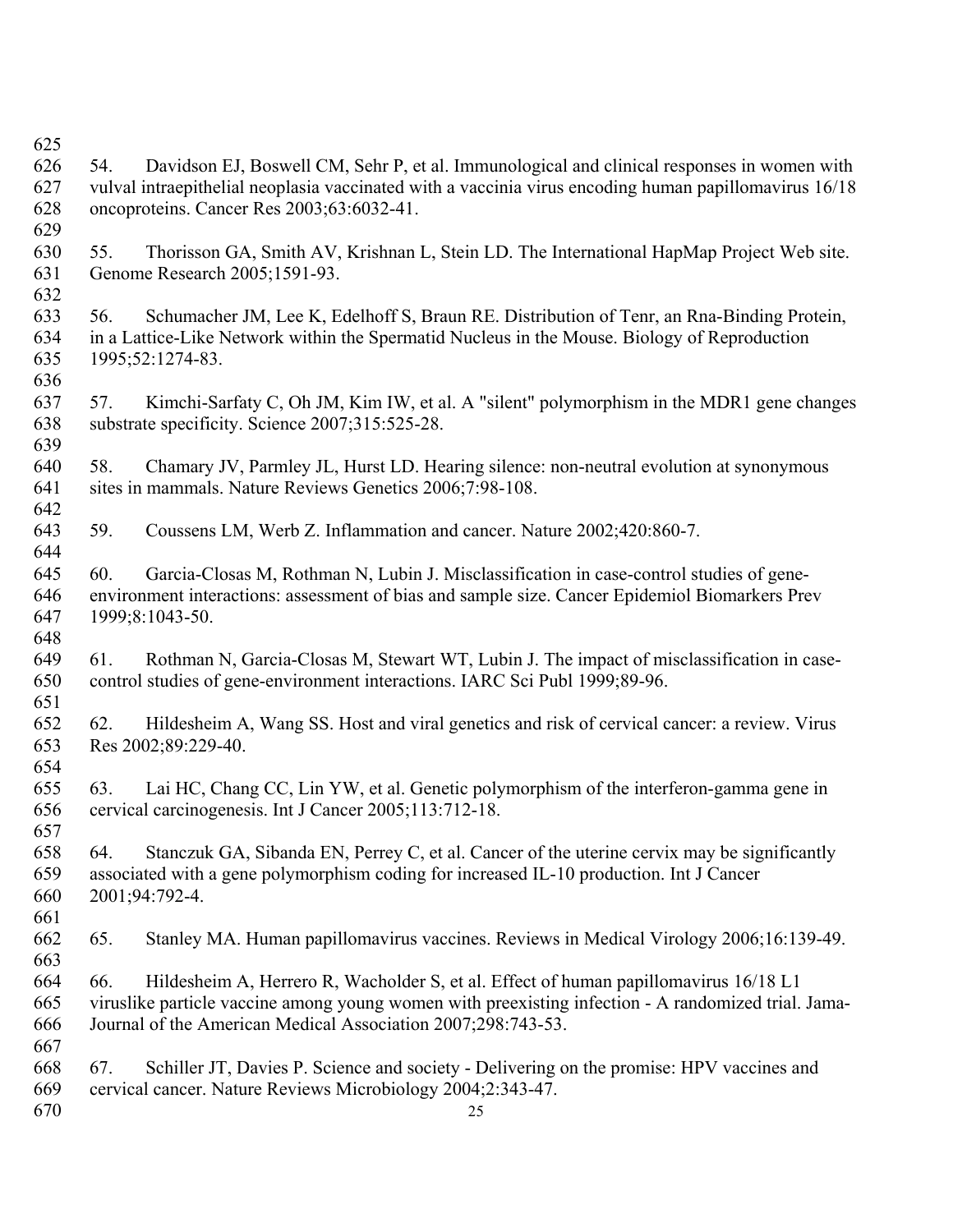|                                                   | Cervical cancer cases<br>$(N=399)$ | Vulvar cancer cases<br>$(N=486)$ |
|---------------------------------------------------|------------------------------------|----------------------------------|
| Mean age at diagnosis (years)                     | 43.1                               | 47.4                             |
| Tumor stage at diagnosis by FIGO staging $(\%)$   |                                    |                                  |
| Vulvar                                            |                                    |                                  |
| $\boldsymbol{0}$                                  |                                    | 88.6                             |
| $1+$                                              |                                    | 11.4                             |
| Cervix                                            |                                    |                                  |
| $<$ 2 $b$                                         | 82.9                               |                                  |
| $\geq$ 2b                                         | 17.1                               |                                  |
| HPV DNA Testing $(\% )$                           |                                    |                                  |
| Not tested                                        | 36.6                               | 28.6                             |
| Tested                                            | 63.4                               | 71.4                             |
| Positive Result (high risk types)*                | 83.4                               | 82.3                             |
| Negative Result (high risk types)*                | 12.5                               | 10.0                             |
| Undetermined*                                     | 4.1                                | 7.7                              |
| Education $(\% )$                                 |                                    |                                  |
| High school or less                               | 37.9                               | 37.9                             |
| Less than 4 years of college                      | 41.3                               | 42.1                             |
| or technical school<br>4 years of college or more | 20.8                               | 20.0                             |
| Cigarette Smoking (%)                             |                                    |                                  |
| Never                                             | 38.4                               | 20.2                             |
| Former                                            | 26.9                               | 22.6                             |
| Current                                           | 34.7                               | 57.2                             |
| Number of lifetime sexual partners $(\%)$         |                                    |                                  |
|                                                   |                                    |                                  |
| 1                                                 | 9.6                                | 7.6                              |
| $2$ to $4$                                        | 30.5                               | 21.5                             |
| 5 to 14                                           | 44.1                               | 43.8                             |
| $\geq$ 15                                         | 15.9                               | 27.1                             |
| Number of births $(\% )$                          |                                    |                                  |
| $\boldsymbol{0}$                                  | 18.1                               | 29.6<br>19.3                     |
| $\mathbf{1}$<br>$\overline{2}$                    | 16.3                               |                                  |
|                                                   | 30.2                               | 25.5                             |
| $\geq$ 3                                          | 35.4                               | 25.5                             |
| Duration of oral contraceptive use $(\% )$        |                                    |                                  |
| Never or less than 6 months                       | 31.4                               | 29.6                             |

Table 1. Selected characteristics of cervical and vulvar squamous cell carcinoma cases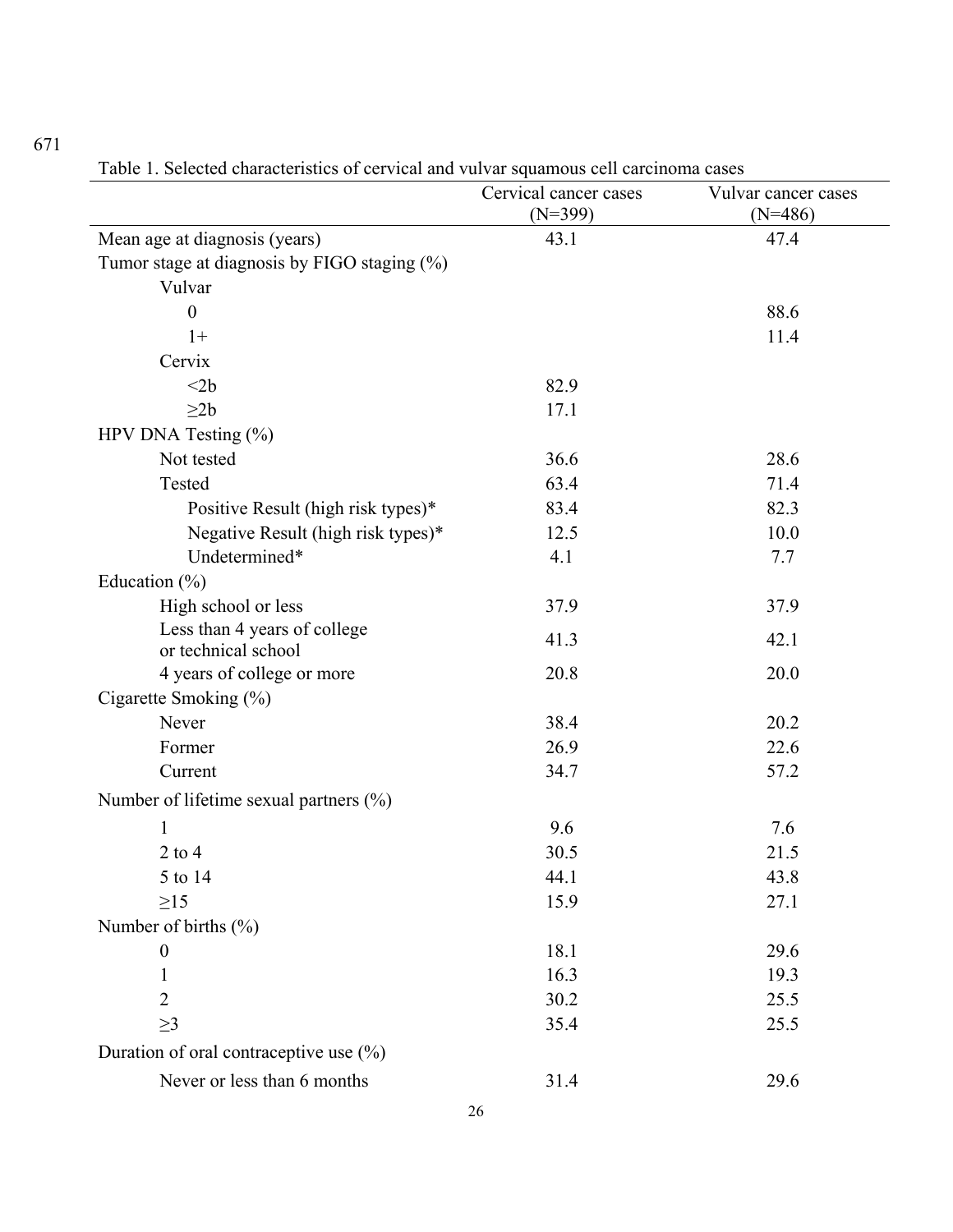| 6 to 59 months                                      | 31.4 | 32.3 |  |  |  |
|-----------------------------------------------------|------|------|--|--|--|
| $\geq$ 5 years                                      | 37.2 | 38.1 |  |  |  |
| First degree relative with anogenital cancer $(\%)$ |      |      |  |  |  |
| Yes                                                 | 3.7  | 8.0  |  |  |  |
| No                                                  | 96.3 | 92.0 |  |  |  |

\* Represents the percentage of tested individuals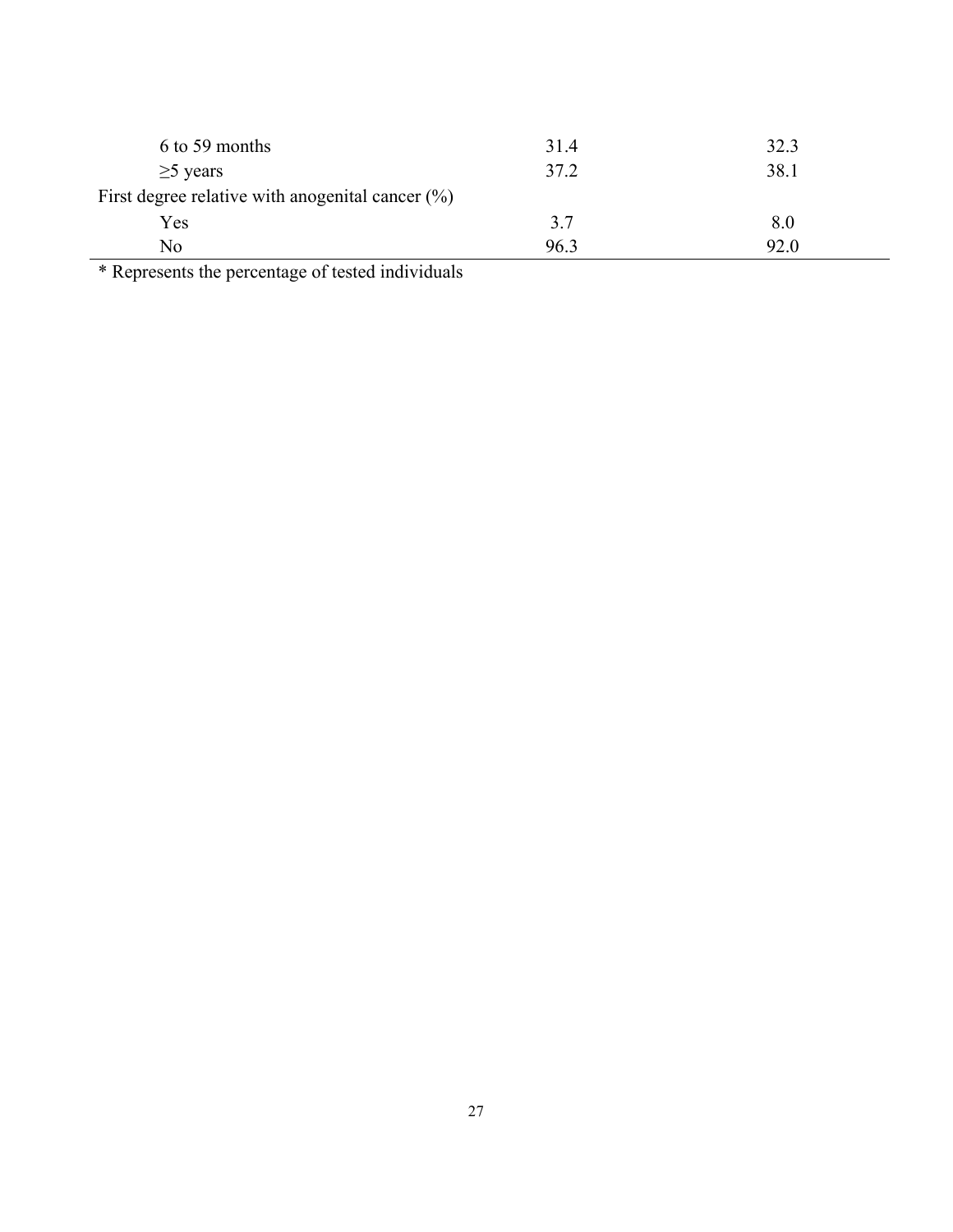| TagSNP <sup>*</sup> | Location† | Gene                 | Alleles          |           | <b>Smoking</b><br>Variant allele |                   | Cervix controls |                   |
|---------------------|-----------|----------------------|------------------|-----------|----------------------------------|-------------------|-----------------|-------------------|
|                     |           | feature <sup>†</sup> | (common/variant) | trequency | prevalences                      | OR (95% CI)       | $p$ value**     | OR (95% CI)       |
| rs2069762           | 495       | 5' flanking          | T/G              | 0.23      | 23%                              | 1.19 (0.69-2.06)  | 0.68            | 1.30 (0.82-2.04)  |
| rs2069763           | 993       | Exon 1               | G/T              | 0.38      | 23%                              | 1.11 (0.66-1.85)  | 0.48            | $1.08(0.69-1.67)$ |
| rs2069777           | 2038      | Intron 1             | C/T              | 0.07      | 21%                              | 1.23 (0.45-3.37)  | 0.69            | $0.90(0.34-2.33)$ |
| rs2069778           | 2340      | Intron 1             | C/T              | 0.18      | 18%                              | $0.72(0.35-1.46)$ | 0.54            | $0.60(0.31-1.11)$ |

Table 2. *IL2* tagSNP characteristics, smoking prevalence, and results from tests of independence of *IL2* tagSNPs and cigarette smoking in controls

\*rs number refers to the National Center for Bioinformatics (NCBI) dbSNP build 127 reference sequence number.

†Locations are with respect to the first nucleotide position in the NCBI GenBank entry: accession number AF359939.

‡Location of tagSNP within gene: 5' flanking is upstream of the first exon of the gene, exon is in the coding region of the gene, intron is between coding of the gene.

§Prevalence of current cigarette smoking among all controls (n=236) who carried at least one copy of the variant allele for each tagSNP

||OR, odds ratio; CI, confidence interval. The ORs are the exponentiated joint effect parameters for cigarette smoking and tagSNP genotype among cont from the full model (39) assuming a log-additive genetic model. These can be interpreted as the association between *IL2* tagSNP genotypes and cigarett smoking among controls.

\*\*Likelihood ratio test *p* value (39)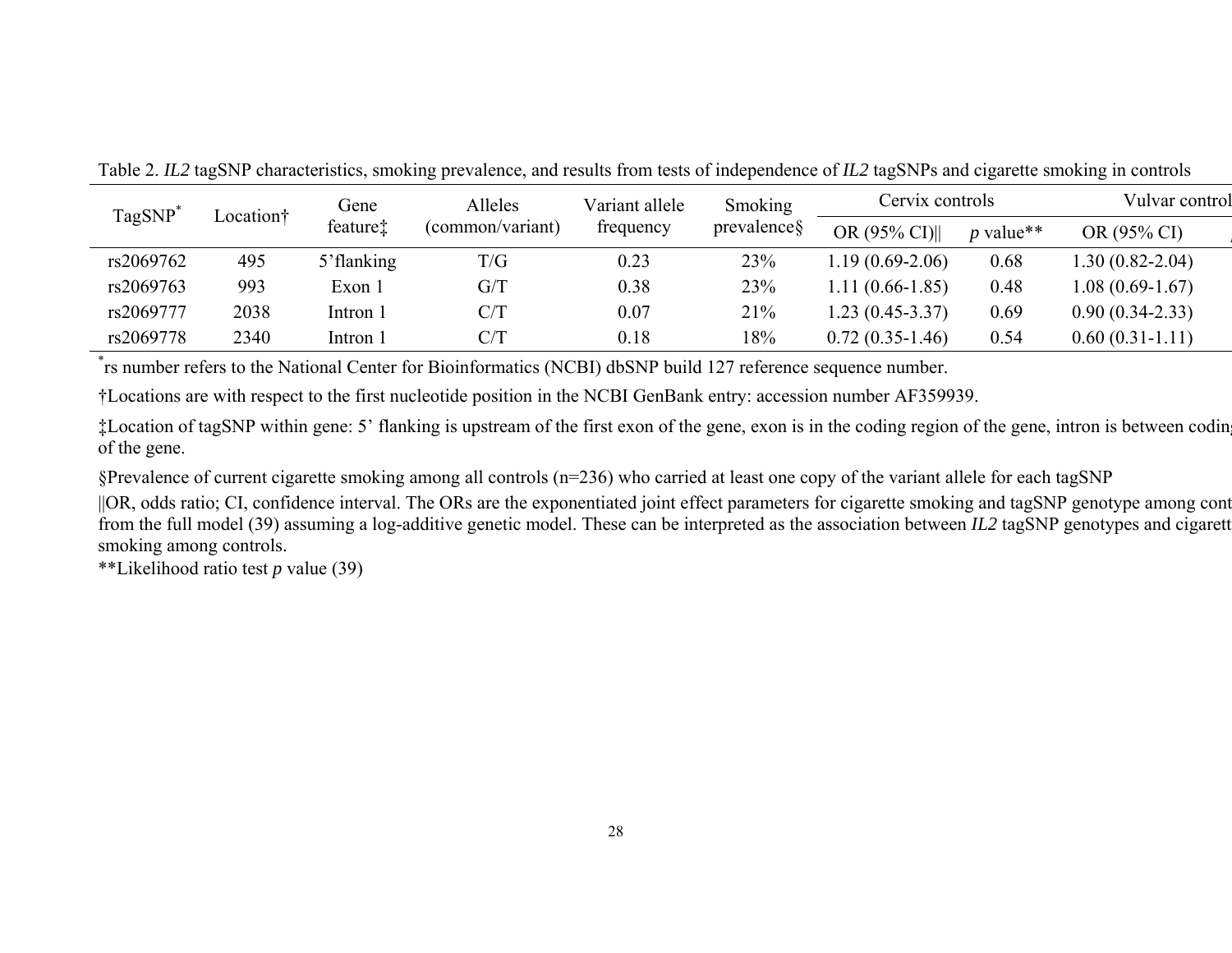|                     |                              | Cervical cancer cases |             | Vulvar cancer cases       |         |                    |                    |
|---------------------|------------------------------|-----------------------|-------------|---------------------------|---------|--------------------|--------------------|
| TagSNP <sup>*</sup> | Genotype                     | Genotype frequency    |             |                           |         | Genotype frequency |                    |
|                     |                              | Smokers               | Non-smokers | IOR (95% CI) <sup>†</sup> | Smokers | Non-smokers        | IOR (95% CI)       |
| rs2069762           | <b>TT</b>                    | 0.54                  | 0.51        | 1.00                      | 0.42    | 0.56               | 1.00               |
|                     | <b>TG</b>                    | 0.37                  | 0.42        | $0.85(0.55-1.32)$         | 0.50    | 0.38               | $1.69(1.15-2.47)$  |
|                     | GG                           | 0.09                  | 0.07        | $1.29(0.60-2.80)$         | 0.08    | 0.06               | $1.59(0.76-3.32)$  |
|                     | TG or GG vs. TT‡             |                       |             | $0.91(0.60-1.38)$         |         |                    | $1.67(1.16-2.41)$  |
|                     | GG vs. TT or TG§             |                       |             | $1.39(0.66-2.93)$         |         |                    | $1.24(0.61-2.54)$  |
| rs2069763           | GG                           | 0.44                  | 0.42        | 1.00                      | 0.44    | 0.43               | 1.00               |
|                     | GT                           | 0.39                  | 0.48        | $0.79(0.50-1.25)$         | 0.48    | 0.49               | $0.98(0.67-1.44)$  |
|                     | <b>TT</b>                    | 0.17                  | 0.10        | $1.66(0.86 - 3.22)$       | 0.08    | 0.08               | $0.98(0.48-1.97)$  |
|                     | GT or TT vs. GG#             |                       |             | $0.94(0.61-1.43)$         |         |                    | $0.98(0.68-1.42)$  |
|                     | TT vs. GG or GT§             |                       |             | $1.87(1.00-3.48)$         |         |                    | $0.99(0.50-1.94)$  |
| rs2069777           | CC                           | 0.86                  | 0.85        | 1.00                      | 0.86    | 0.80               | 1.00               |
|                     | <b>CT</b>                    | 0.14                  | 0.15        | $0.96(0.53-1.74)$         | 0.14    | 0.19               | $0.65(0.39-1.06)$  |
|                     | <b>TT</b>                    |                       |             |                           | 0.01    | 0.01               | $0.72(0.04-11.6)$  |
|                     | CT or TT vs. CC <sup>+</sup> |                       |             |                           |         |                    | $0.65(0.40-1.06)$  |
|                     | TT vs. CC or CT§             |                       |             |                           |         |                    | $0.77(0.05-12.40)$ |
| rs2069778           | CC                           | 0.74                  | 0.68        | 1.00                      | 0.66    | 0.69               | 1.00               |
|                     | <b>CT</b>                    | 0.22                  | 0.28        | $0.70(0.43-1.16)$         | 0.31    | 0.29               | $1.17(0.78-1.75)$  |
|                     | <b>TT</b>                    | 0.04                  | 0.04        | $1.15(0.40-3.33)$         | 0.03    | 0.02               | $1.42(0.41-4.95)$  |
|                     | CT or TT vs. CC:             |                       |             | $0.75(0.47-1.20)$         |         |                    | $1.18(0.80-1.80)$  |
|                     | TT vs. CC or CT§             |                       |             | $1.26(0.44-3.62)$         |         |                    | $1.35(0.39-4.69)$  |

Table 3. Interaction odds ratios between *IL2* genotypes and cigarette smoking on cervical and vulvar cancer risk

\* rs number refers to the National Center for Bioinformatics (NCBI) dbSNP build 127 reference sequence number.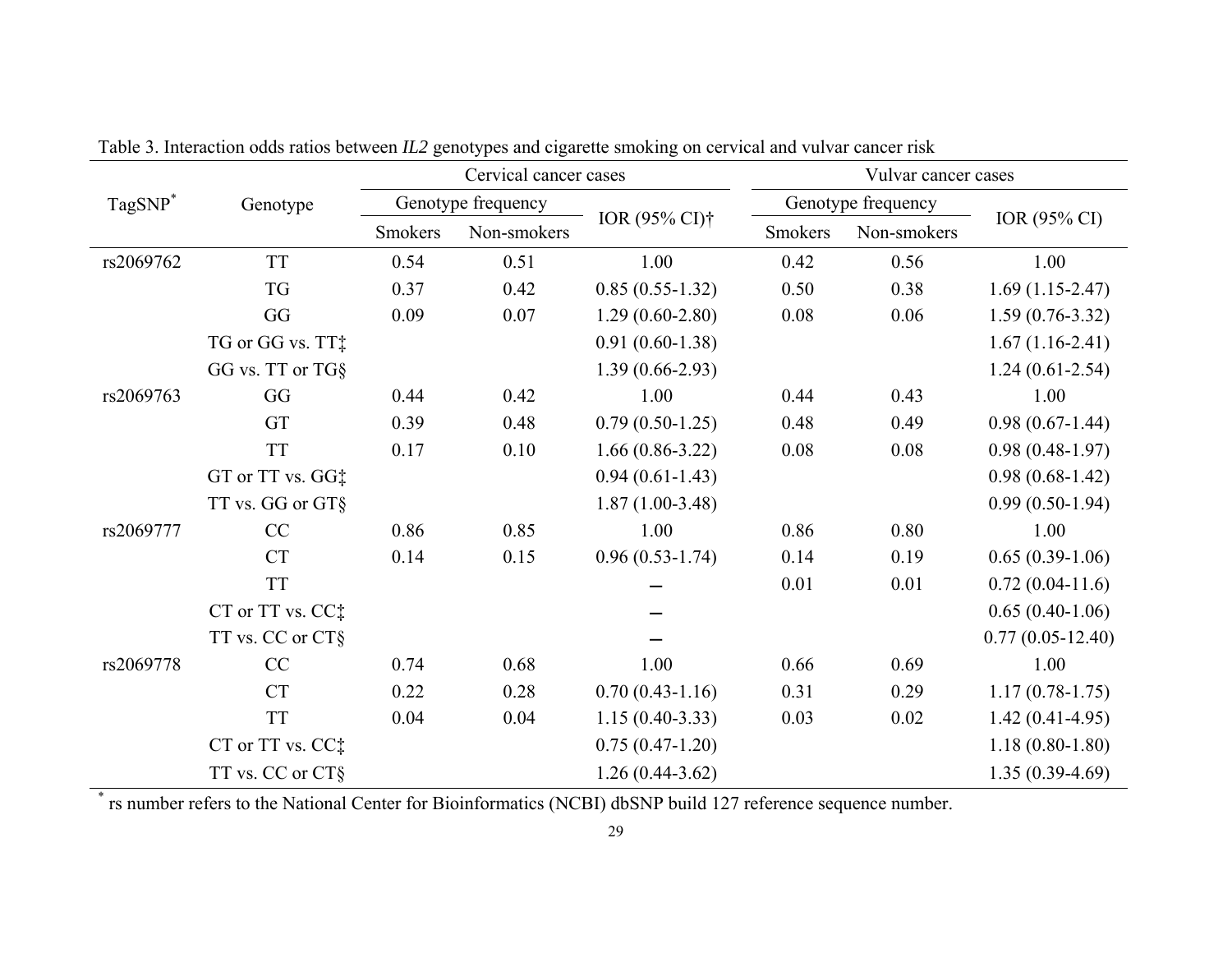†IOR, interaction odds ratio; CI, confidence interval. ‡Dominant genetic model.

§Recessive genetic model.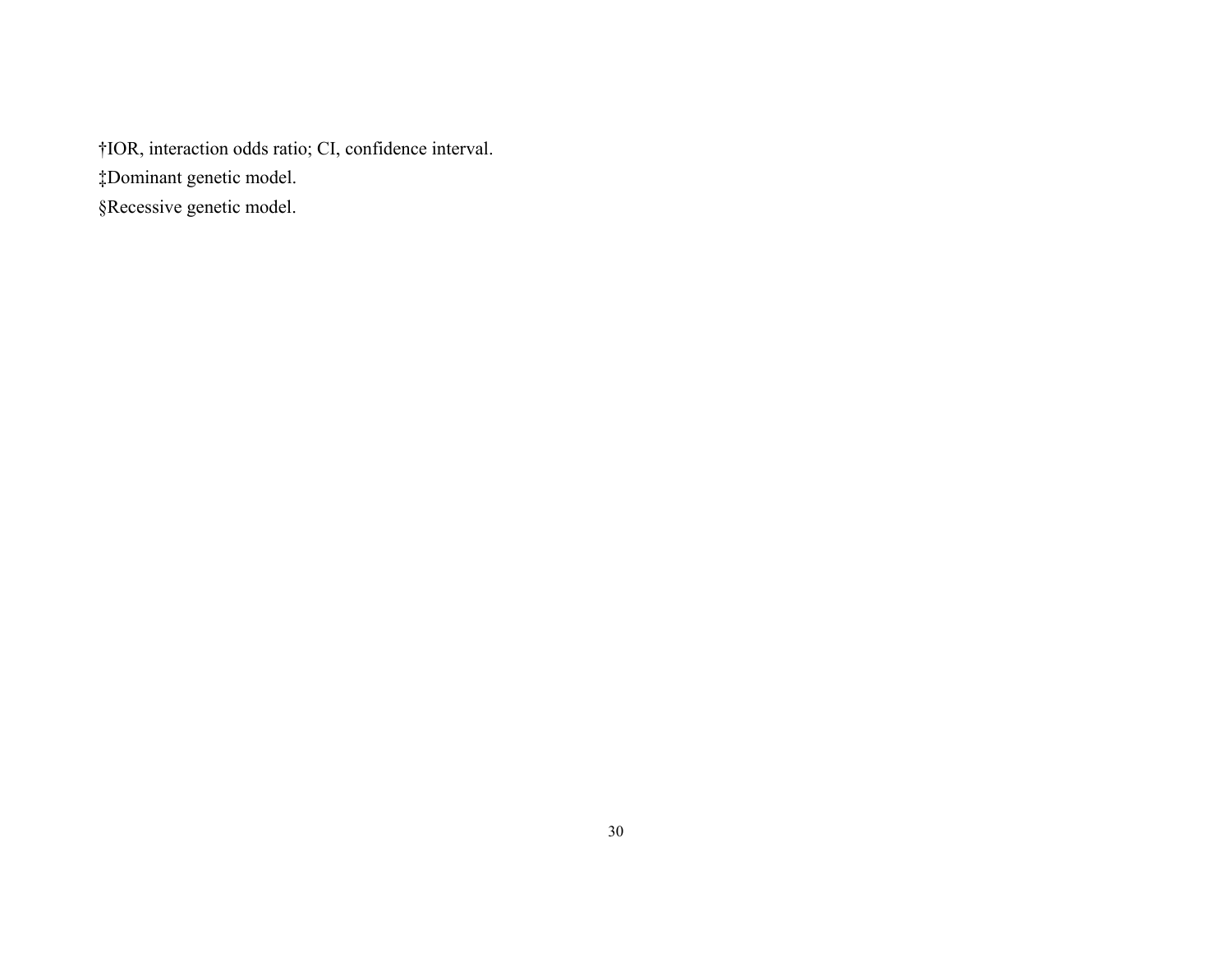| Table 4. Interaction odds ratios between IL2 haplotypes and cigarette smoking on cervical and vulvar cancer risk |  |
|------------------------------------------------------------------------------------------------------------------|--|
| based on a log-additive model                                                                                    |  |

|             | Cervical cancer cases |             |                                 | Vulvar cancer cases |                     |                   |  |
|-------------|-----------------------|-------------|---------------------------------|---------------------|---------------------|-------------------|--|
| Haplotype*  | Haplotype frequency   |             |                                 |                     | Haplotype frequency |                   |  |
|             | <b>Smokers</b>        | Non-smokers | IOR $(95\% \text{ CI})\uparrow$ | <b>Smokers</b>      | Non-<br>smokers     | IOR (95% CI)      |  |
| <b>TTCC</b> | 0.37                  | 0.33        | 1.00                            | 0.32                | 0.32                | 1.00              |  |
| GGCC        | 0.28                  | 0.28        | $0.93(0.63-1.36)$               | 0.32                | 0.25                | $1.34(0.94-1.92)$ |  |
| <b>TGCT</b> | 0.15                  | 0.18        | $0.81(0.52-1.26)$               | 0.18                | 0.16                | $1.16(0.79-1.71)$ |  |
| <b>TGCC</b> | 0.13                  | 0.14        | $0.89(0.57-1.41)$               | 0.11                | 0.16                | $0.71(0.47-1.07)$ |  |
| <b>TGTC</b> | 0.07                  | 0.07        | $0.90(0.49-1.65)$               | 0.07                | 0.10                | $0.65(0.39-1.07)$ |  |

\*Alleles in each haplotype are listed from 5' to 3' (rs2069762, rs2069763, rs2069777, and rs2069778). Variant alleles are underlined.

†IOR, interaction odds ratio; CI, confidence interval. Calculated assuming a log-additive genetic model.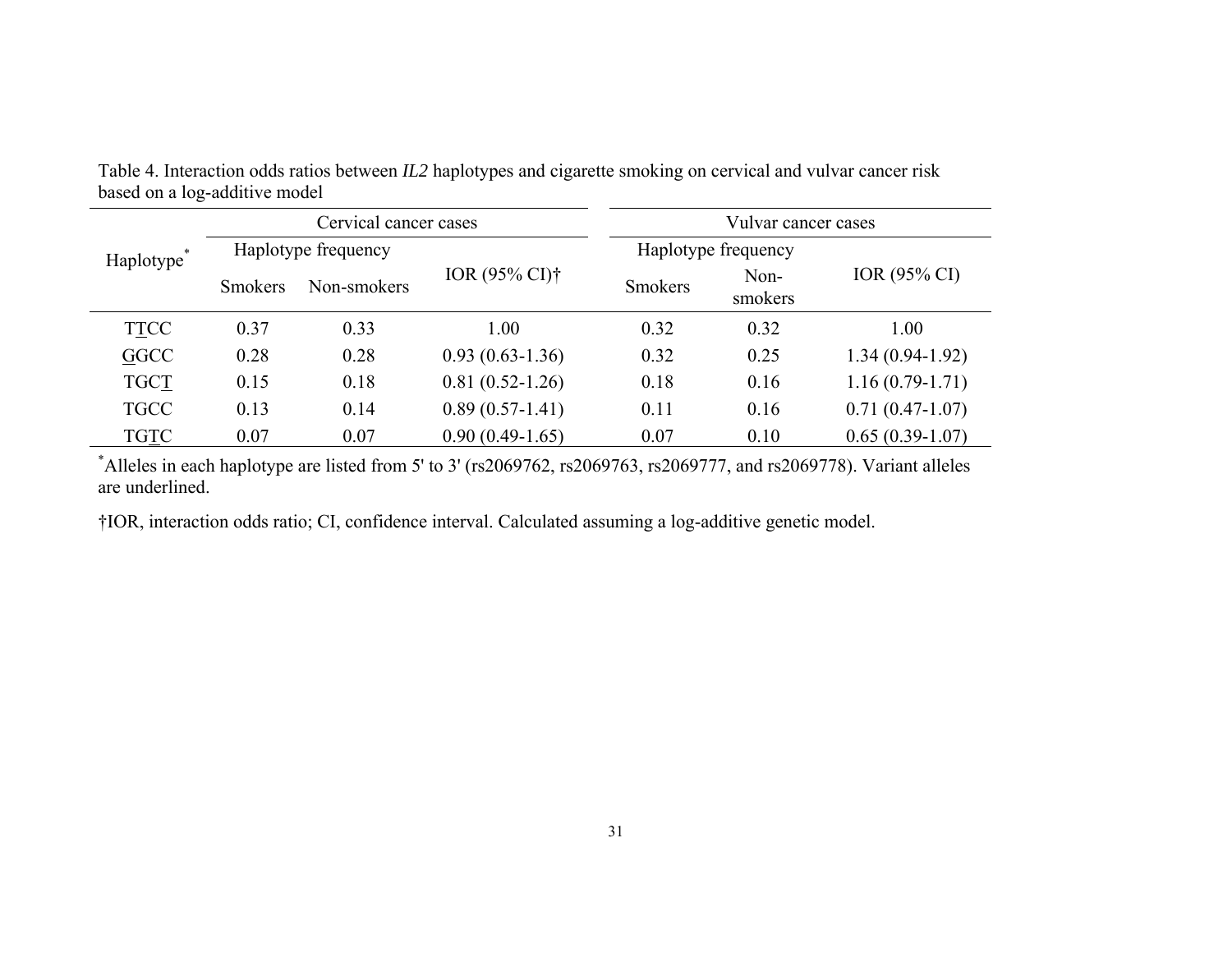|                        |                     | Cervical cancer cases |                                | Vulvar cancer cases |                     |                     |
|------------------------|---------------------|-----------------------|--------------------------------|---------------------|---------------------|---------------------|
| Diplotype <sup>®</sup> | Diplotype frequency |                       |                                |                     | Diplotype frequency |                     |
|                        | <b>Smokers</b>      | Non-smokers           | IOR $(95\% \text{ CI})\dagger$ | <b>Smokers</b>      | Non-smokers         | IOR (95% CI)        |
| TTCC / GGCC            | 0.18                | 0.22                  | 1.00                           | 0.25                | 0.20                | 1.00                |
| TTCC / TTCC            | 0.17                | 0.10                  | $2.08(1.01-4.30)$              | 0.08                | 0.08                | $0.85(0.41-1.78)$   |
| TTCC / TGCT            | 0.08                | 0.12                  | $0.83(0.37-1.87)$              | 0.11                | 0.11                | $0.82(0.43-1.56)$   |
| TTCC / TGCC            | 0.11                | 0.08                  | $1.69(0.76-3.79)$              | 0.07                | 0.08                | $0.74(0.36-1.51)$   |
| TGCT / GGCC            | 0.08                | 0.09                  | $1.09(0.47 - 2.53)$            | 0.13                | 0.05                | $2.09(0.98-4.46)$   |
| GGCC / GGCC            | 0.09                | 0.07                  | $1.68(0.72 - 3.95)$            | 0.07                | 0.06                | $0.97(0.44 - 2.13)$ |
| TGCC / GGCC            | 0.05                | 0.06                  | $1.05(0.41 - 2.72)$            | 0.05                | 0.08                | $0.55(0.26 - 1.17)$ |
| TTCC / TGTC            | 0.03                | 0.05                  | $0.72(0.22 - 2.34)$            | 0.04                | 0.09                | $0.37(0.16-0.85)$   |
| TGTC / GGCC            | 0.06                | 0.04                  | $1.70(0.63-4.58)$              | 0.05                | 0.03                | $1.25(0.47-3.33)$   |
| TGCT / TGCC            | 0.03                | 0.06                  | $0.65(0.20-2.08)$              | 0.03                | 0.08                | $0.37(0.15-0.87)$   |
| TGCT / TGCT            | 0.04                | 0.03                  | $1.66(0.54-5.11)$              | 0.02                | 0.02                | $0.95(0.26 - 3.47)$ |
| TGC <u>T</u> / TGTC    | 0.03                | 0.02                  | $2.28(0.55-9.37)$              | 0.03                | 0.04                | $0.53(0.19-1.45)$   |
| TGCC / TGCC            | 0.02                | 0.02                  | $1.65(0.38-7.19)$              | 0.02                | 0.02                | $0.72(0.20-2.55)$   |
| TGCC / TGTC            | 0.02                | 0.04                  | $0.77(0.20-3.04)$              | 0.01                | 0.03                | $0.35(0.10-1.22)$   |

Table 5. Interaction odds ratios between *IL2* diplotypes and cigarette smoking on cervical and vulvar cancer risk

\*The two haplotypes carried on each chromosome are separated by the "/". Alleles in each haplotype are listed from 5' to 3' (rs2069762, rs2069763, rs2069777, and rs2069778). Variant alleles are underlined.

†IOR, interaction odds ratio; CI, confidence interval.

 $\overline{\phantom{a}}$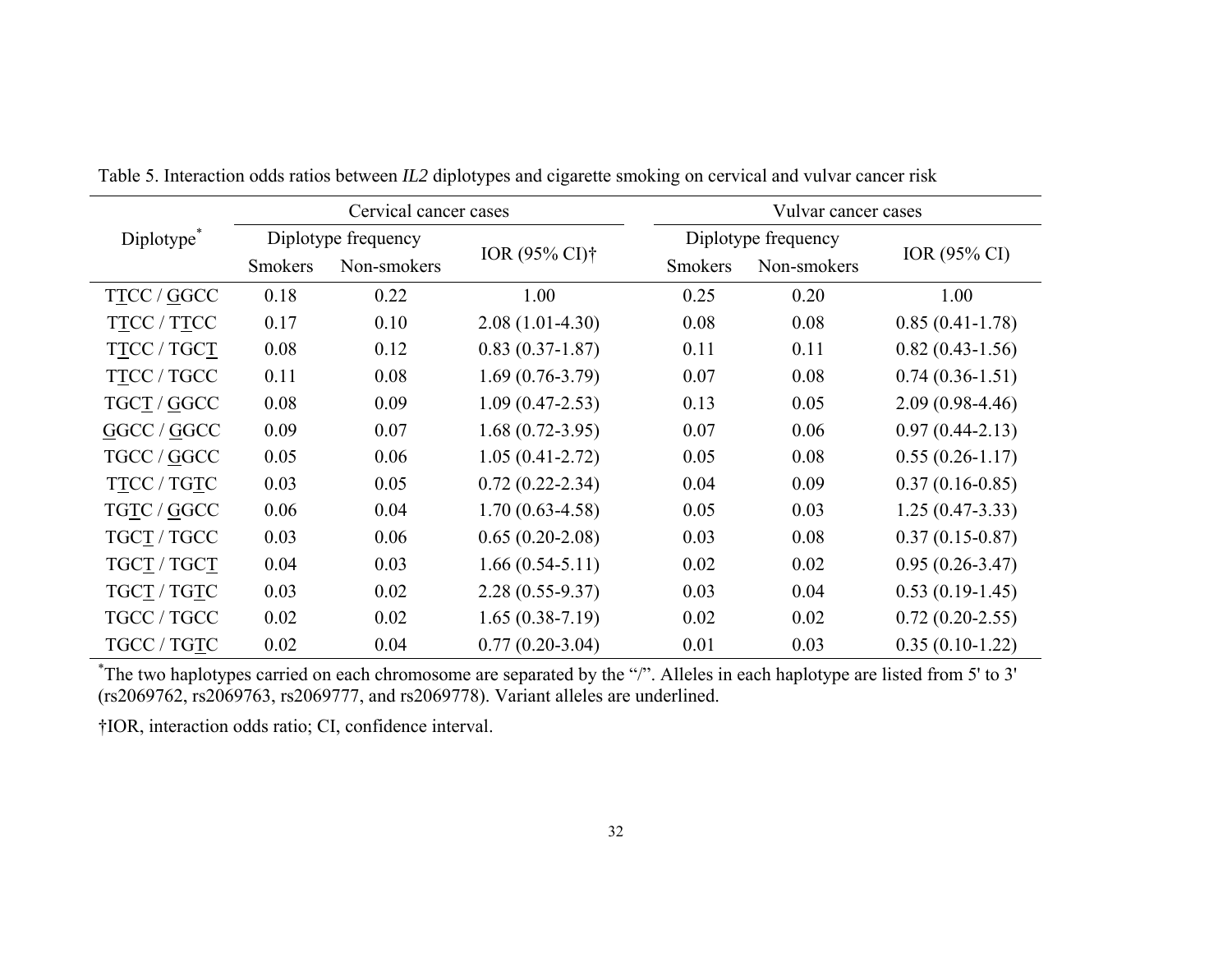| TagSNP <sup>*</sup> | Genotype  | OR (95% CI) <sup>†</sup> |                     |  |
|---------------------|-----------|--------------------------|---------------------|--|
|                     |           | Cervical cancer          | Vulvar cancer       |  |
| rs2069762           | <b>TT</b> | 1.00                     | 1.00                |  |
|                     | <b>TG</b> | $1.14(0.79-1.66)$        | $1.28(0.92 - 1.78)$ |  |
|                     | GG        | $1.15(0.57 - 2.29)$      | $0.84(0.47-1.50)$   |  |
| rs2069763           | GG        | 1.00                     | 1.00                |  |
|                     | <b>GT</b> | $0.78(0.53-1.15)$        | $0.97(0.69 - 1.37)$ |  |
|                     | <b>TT</b> | $0.60(0.35-1.04)$        | $0.45(0.27-0.76)$   |  |
| rs2069777           | CC        | 1.00                     | 1.00                |  |
|                     | <b>CT</b> | $1.12(0.66 - 1.89)$      | $1.33(0.84-2.11)$   |  |
| rs2069778           | CC        | 1.00                     | 1.00                |  |
|                     | <b>CT</b> | $0.87(0.58-1.30)$        | $1.03(0.73 - 1.47)$ |  |
|                     | <b>TT</b> | $1.31(0.47-3.69)$        | $0.67(0.27-1.71)$   |  |

Table 6. Main effect of each tagSNP on cervical and vulvar cancer risk

\*rs number refers to the National Center for Bioinformatics (NCBI) dbSNP build 127 reference sequence number.

†OR, odds ratio; CI, confidence interval. All controls were seropositive for HPV16 or HPV18 L1 antibodies.